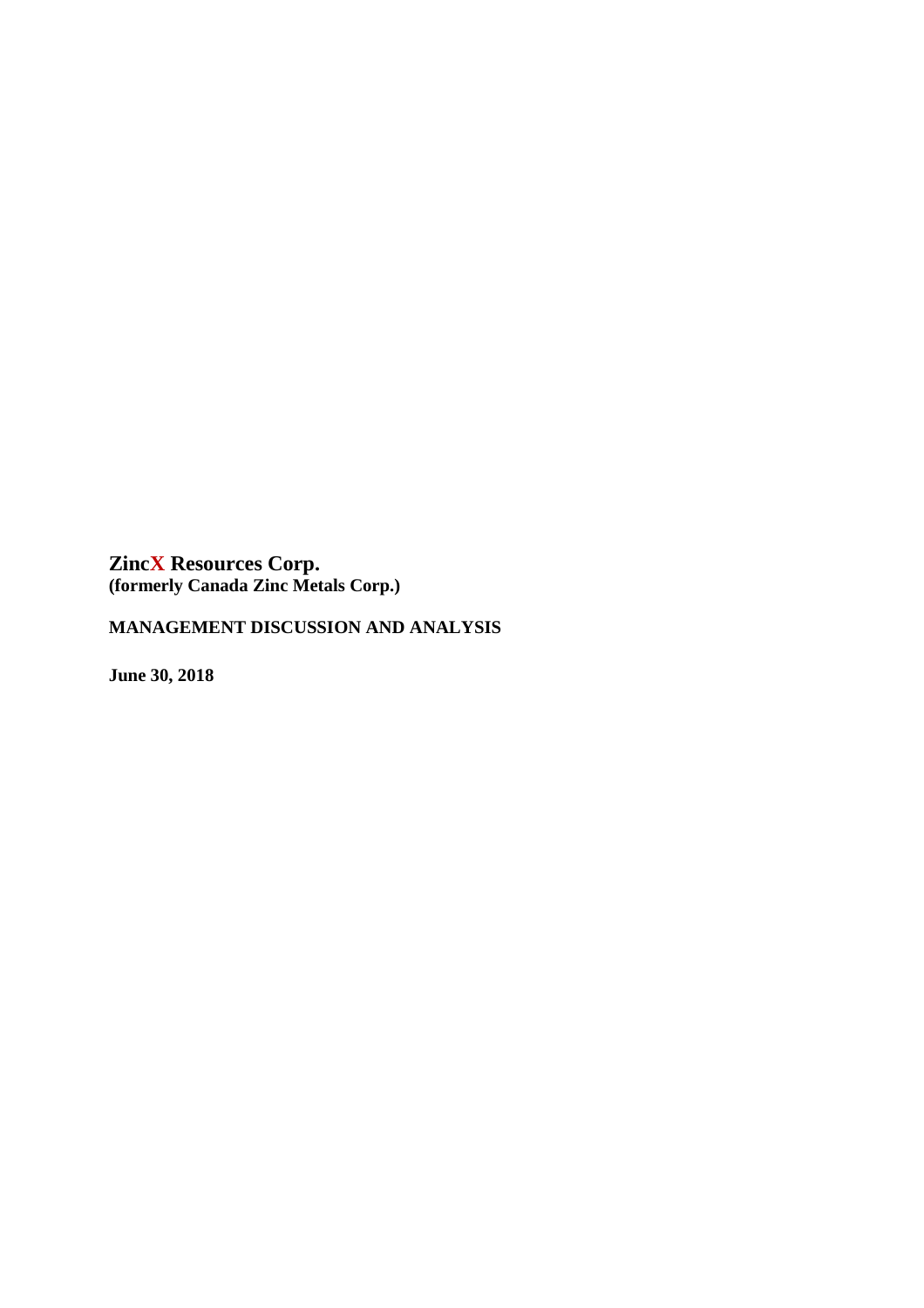Management Discussion and Analysis, page 1 June 30, 2018

## **1.1 Date**

This Management Discussion and Analysis ("MD&A") of ZincX Resources Corp. (the "Company" or "ZincX") has been prepared by management as of October 23, 2018 and should be read in conjunction with the consolidated audited financial statements and related notes thereto of the Company for the years ended June 30, 2018 and 2017, which were prepared in accordance with International Financial Reporting Standards ("IFRS") as issued by the International Accounting Standards Board ("IASB") and International Financial Reporting Interpretations Committee ("IFRIC").

The Company is presently a "Venture Issuer", as defined in NI 51-102. Effective May 7, 2018, the Company changed its name from Canada Zinc Metals Corp. to ZincX Resources Corp. and commenced trading its shares on the TSX Venture Exchange ("TSX-V") under the new name and symbol ZNX.

This MD&A may contain "forward-looking statements" which reflect the Company's current expectations regarding the future results of operations, performance and achievements of the issuer, including potential business or mineral property acquisitions and negotiation and closing of future financings. The issuer has tried, wherever possible, to identify these forward-looking statements by, among other things, using words such as "anticipate," "believe," "estimate," "expect" and similar expressions.

These forward-looking statements include statements regarding the success of exploration activities, permitting time lines, the requirements of future capital, drill results and the estimation of mineral resources and reserves. These statements involve known and unknown risks, uncertainties and other factors including but not limited to changes in commodity prices and, particularly, zinc prices, access to skilled personnel, results of exploration and development activities, uninsured risks, regulatory changes, defects in title, availability of materials and equipment, timeliness of government approvals, actual performance of facilities, equipment and processes relative to specifications and expectations and unanticipated environmental impacts on operations that may cause actual results or events to differ materially from those anticipated in such forward-looking statements. The Company believes that the expectations reflected in those forward-looking statements are reasonable, but no assurance can be given that these expectations will prove to be correct and such forward-looking statements contained into this report should not be unduly relied upon. The statements reflect the current beliefs of the management of the Company and are based on currently available information. Actual results and developments are likely to differ, and may differ materially, from those expressed or implied by the forward-looking statements contained in this report. Readers should not place undue reliance on forwardlooking statements as the plans, intentions or expectations upon which they are based might not occur.

## **1.2 Overall Performance**

The Company was incorporated under the laws of the Province of British Columbia on February 10, 1988. The Company operates in one business segment, that being the exploration and development of mineral properties in Canada. As at the date hereof, the Company has mining interests in properties located in British Columbia.

Significant events and operating highlights for the year ended June 30, 2018 and up to the date of these MD&A:

## • **Preliminary Economic Assessment (PEA)**

In June 2018, the Company announced the completion of a PEA, authored by JDS Energy & Mining Inc. of Vancouver, B.C., and filed a technical report prepared in accordance with National Instrument 43-101 Standards of Disclosure for Mineral Projects ("NI 43-101") for its 100-per-cent-owned zinc-lead-silver Cardiac Creek deposit, located on the Akie property in northeast British Columbia, Canada. The technical report, including the PEA, can be found under ZincX's issuer profile on Sedar (www.sedar.com) and on the Company's website (www.zincxresources.com).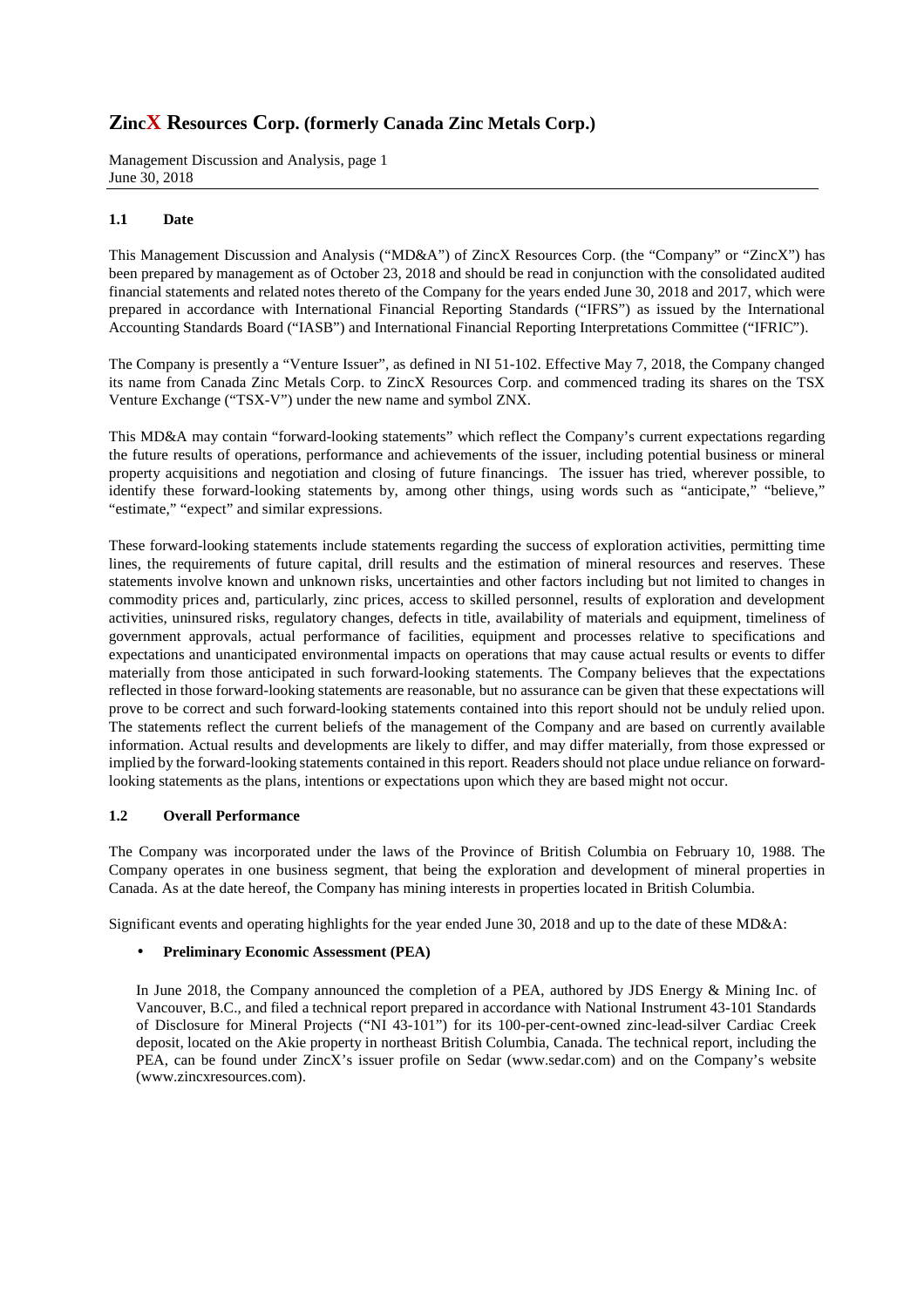Management Discussion and Analysis, page 2 June 30, 2018

The PEA indicates that the Akie project is potentially economically viable and technically feasible and, in management's opinion, its completion is a significant step in advancing Cardiac Creek deposit to a production decision. The positive results outlined in the PEA demonstrate a robust, stand-alone base metal project with a large and potentially growing resource base, all-season access, good rail and road infrastructure, and amenable to conventional mining and milling practices common to similar projects. This project has significant exposure to zinc given the almost 10 to 1 zinc to lead ratio in payable metal production over life of mine.

## • **2018 Akie drilling program**

In early September 2018, the Company concluded its 2018 drilling program that commenced in June 2018. A total of 5 drill holes were successfully drilled on various property targets that total 2,013 metres of diamond drilling.

2018 drill program highlights:

- First-ever drill test of the massive Sitka barite surface showing where previous channel sampling in 2013 returned high-grade zinc-lead assay results;
- Drill test of the southeastern strike extent of the Cardiac Creek deposit beyond the current limits of the resource model;
- Drill test of the downdip extent of the north lead zone target where previous drilling intersected extensive intervals of bedded pyrite mineralization highly anomalous in zinc and lead;
- Drill test of the projected Sitka mineralized target approximately 400 metres to the southeast of the Sitka showing;

## • **Metallurgical Testing**

In March 2018, the Company completed a comprehensive metallurgical testing program on several drill-core composites from the 2017 drill program. The objective of the test program was to assess the metallurgical performance of the deposit using heavy media pre-concentration followed by conventional flotation processes to recover lead and zinc into saleable concentrates. A total of 16 composites from five drill holes were prepared, totaling approximately 430 kg of material. The composites consist of one global composite and 3 composites per hole: representing the hangingwall, the main Cardiac Creek zone, and the footwall zone for each intercept.

## • **2017 Akie drilling program**

The Company concluded the 2017 Akie drilling program in late August 2017. A total of 8 drill holes were successfully drilled on the Cardiac Creek deposit for an approximate total of 4,700 metres. The program focused on the expansion of the indicated resource and new target development on the robust and high-grade central core of the deposit.

## • **Permit Extensions**

The Company has received a 3-year extension to its Akie Underground Exploration Permit to December 31, 2020. Although the Underground Program has not yet commenced, the Company has diligently continued to collect both environmental baseline and monitoring data to ensure compliance with the Mines Act, the Health, Safety and Reclamation Code for Mines in British Columbia, the Mineral Exploration Permit and the Effluent Discharge Permit, as issued from the Ministry of Environment. This work includes surface and groundwater quality sampling data, turbidity monitoring, and ongoing rock characterization. In the period from 2011 to 2016, the Company was able to complete certain surface construction tasks, including construction of 2.2 kilometres of the portal access road, clearing of a small, temporary waste dump, and clearing of the proposed portal site.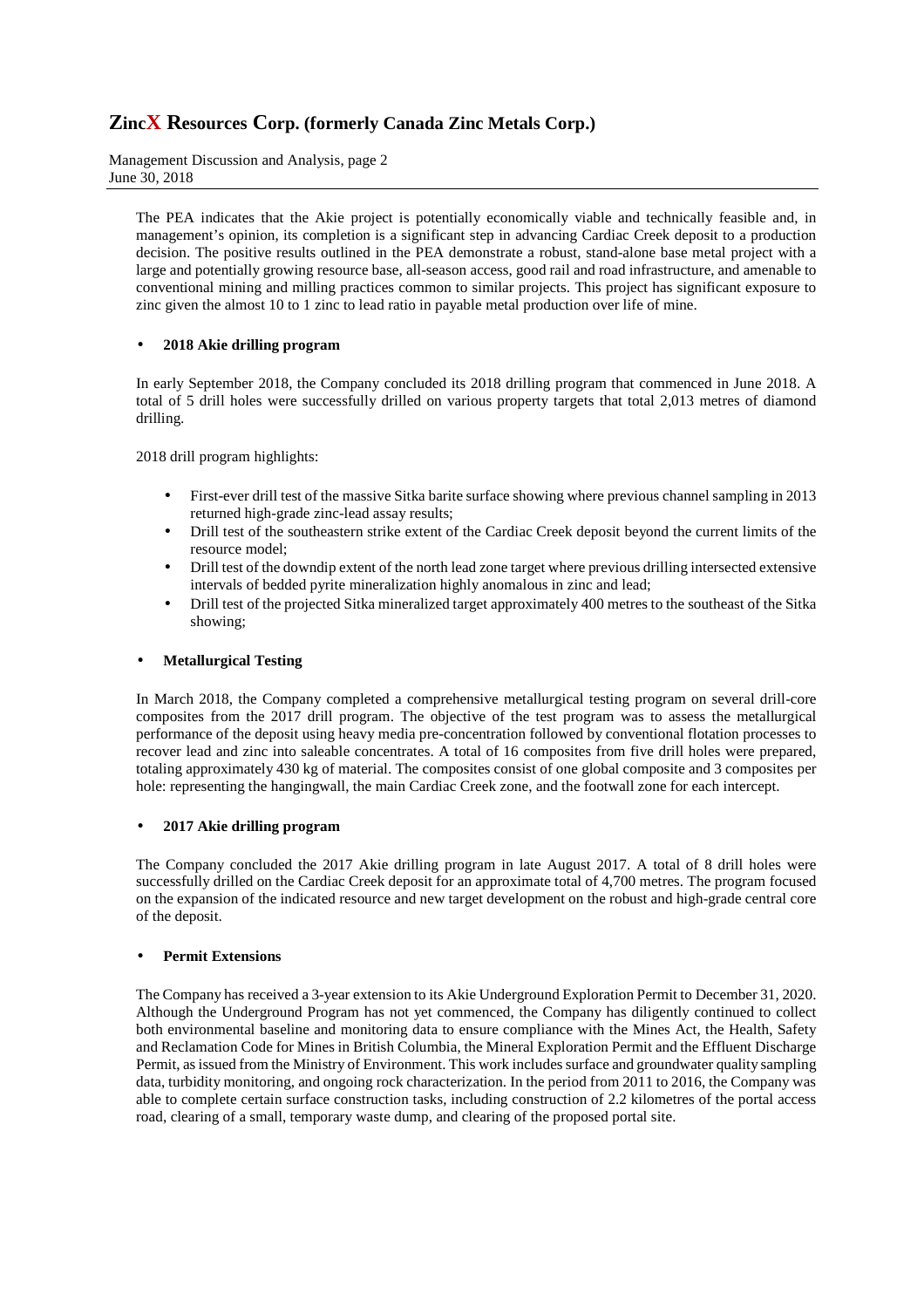Management Discussion and Analysis, page 3 June 30, 2018

## • **Joint Venture Arrangement with Teck Resources Ltd.**

The Pie, Yuen and Cirque East properties (known as the "Pie Option Properties") are the subject of an option agreement (the "Agreement") dated September 9, 2013 with Teck Resources Limited ("Teck") and its JV partner, Korea Zinc Co., Ltd. ("Korea Zinc").

On December 28, 2017, Teck and Korea Zinc exercised the First Option of the Agreement and acquired 51% interest in the Pie Properties by incurring cumulative aggregate exploration expenditures of \$3,500,000. Teck and Korea Zinc have incurred cumulative aggregate expenditures of \$3,054,402 on the Property since September 2013 and made a cash payment of \$445,598 to the Company for the shortfall. Teck and Korea Zinc decided not to proceed with the Second Option to earn an additional 19% interest in the Pie Properties. Pursuant to the terms of the Agreement, the parties will continue exploration of the Pie properties under a Joint Venture (the "JV") arrangement on a 49-51 joint venture basis. Each party shall be liable for its pro-rata share of costs and liabilities in accordance with its interest in the JV. The Company holds title to the Pie Properties in trust for the parties until Teck and Korea Zinc requests that the Company legally transfer its interest in the properties.

#### • **Financing activities**

On November 3, 2017, the Company completed a flow-through private placement of 4,112,900 flow-through shares at a price of \$0.37 per share for gross proceeds of \$1,521,773. The Company paid 6% finders' fees of \$91,306 in connection with the private placement. The Company intends to use the proceeds from the sale of the flow-through shares to finance exploration of the Company's Akie and Kechika Regional projects in calendar 2018.

60,000 stock options were exercised by employees of the Company at a price of \$0.23 per share for total proceeds of \$13,800 during the current fiscal year. In addition, 142,500 stock options were exercised at a price of \$0.25 per share by employees and consultants of the Company in July 2018.

1,380,000 incentive stock options were granted to employees and consultants of the Company, exercisable at a price of \$0.30 per common share for a period of ten years commencing on February 9, 2018.

860,000 incentive stock options were granted to employees and consultants of the Company, exercisable at a price of \$0.33 per common share for a period of eight years commencing on July 5, 2018.

In July 2018, the Company received the TSX-V approval for the renewal of its Normal Course Issuer Bid ("NCIB") to purchase at market price up to 8,287,534 common shares, being approximately 5% of the Company's issued and outstanding common shares, through the facilities of the TSX-V. The bid commenced on August 1, 2018 and will stay open for another 12 months. The Company repurchased a total of 1,828,500 of its common shares at a weighted average price of \$0.29 per share since August 2017. The shares were cancelled and returned to the Company's treasury before the NCIB renewal.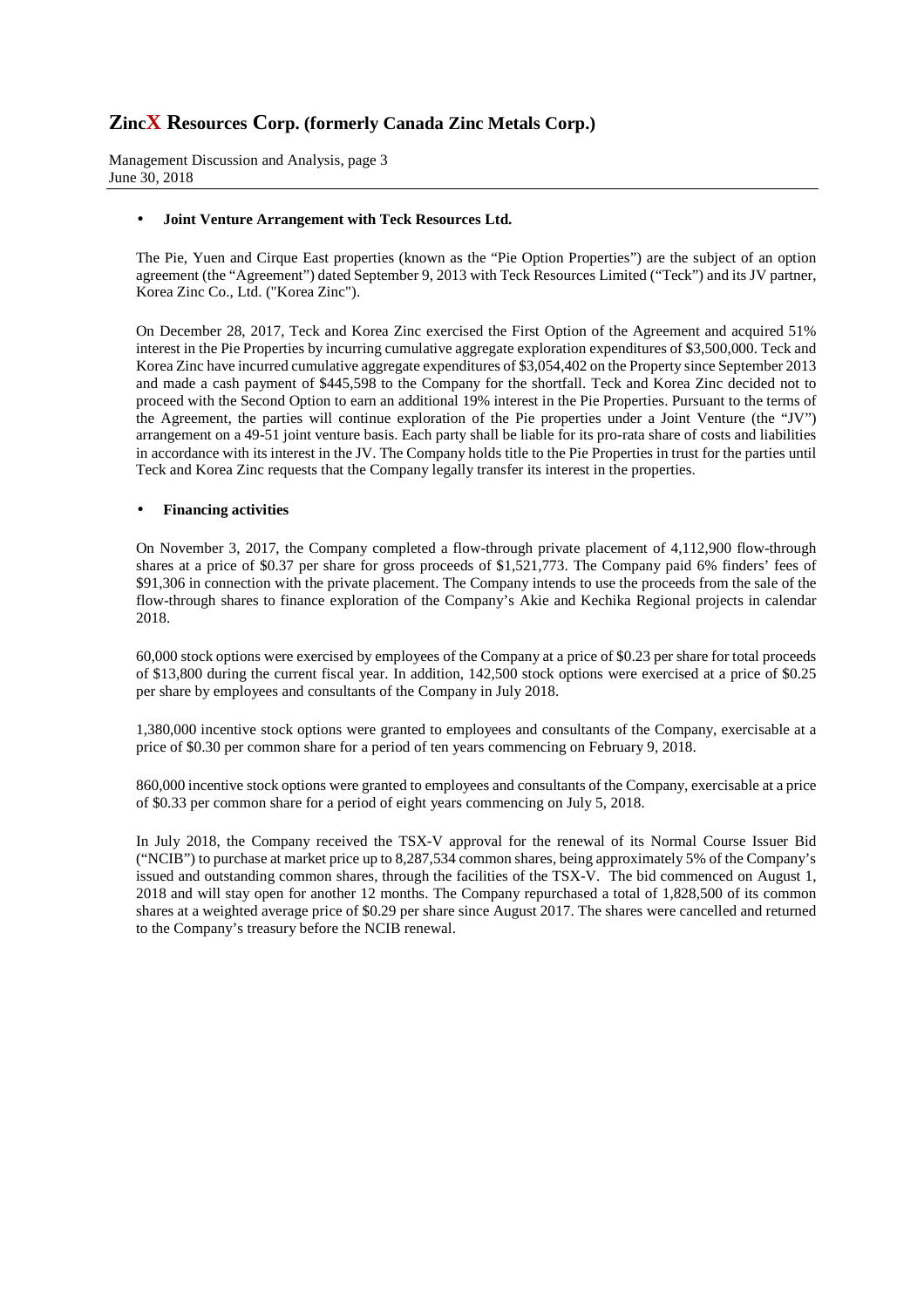Management Discussion and Analysis, page 4 June 30, 2018

## **AKIE PROPERTY, KECHIKA TROUGH DISTRICT, BC (zinc, lead, silver)**

The Company holds a 100% interest in the Akie Property, which is located approximately 260 kilometers northnorthwest of the town of Mackenzie in northeastern British Columbia.

The Akie zinc-lead-silver property is situated within the Kechika Trough, the southernmost extension of the regionally extensive Paleozoic Selwyn Basin, one of the most prolific sedimentary basins in the world for the occurrence of sedimentary exhalative (SEDEX) zinc-lead-silver deposits and stratiform barite deposits. Drilling on the Akie property by the Company since 2005 has identified a significant body of baritic-zinc-lead SEDEX mineralization known as the Cardiac Creek deposit. The deposit is hosted by siliceous, carbonaceous, fine grained clastic rocks of the Middle to Late Devonian Gunsteel Formation.

The Company updated the estimate of mineral resources at Cardiac Creek in late 2017, which is presented below:

| 5% zinc cut-off grade |                            |                   |       |         | <b>Contained metal</b> |              |         |  |
|-----------------------|----------------------------|-------------------|-------|---------|------------------------|--------------|---------|--|
| Category              | <b>Tonnes</b><br>(million) | $\mathbf{Zn}$ (%) | Pb(%) | Ag(g/t) | $\mathbf{Zn}$ (B lbs)  | $Pb$ (B lbs) | Ag(Moz) |  |
| Indicated             | 22.7                       | 8.32              | 1.61  | 14.1    | 4.162                  | 0.804        | 10.3    |  |
| Inferred              | 7.5                        | 7.04              | .24   | 12.0    | 1.169                  | 0.205        | 2.9     |  |

#### **ESTIMATE OF MINERAL RESOURCES – CARDIAC CREEK DEPOSIT**

Note: Mineral resources are not mineral reserves because the economic viability has not been demonstrated.

The updated mineral resource estimate was prepared by Robert Sim, P.Geo with the assistance of Bruce Davis, FAusIMM. Mr. Sim is an independent Qualified Person within the meaning of NI 43-101 for the purposes of mineral resource estimates and was responsible for the 2008 maiden resource and the 2012 and the 2016 updated mineral resource estimates.

The report, which contains the PEA results, is titled "NI 43-101 TECHNICAL REPORT AKIE PROJECT BRITISH COLUMBIA, CANADA" with an effective date of June 20, 2018 and report date of August 1, 2018 and can be found under the Company's profile at www.sedar.com and on the Company's website, www.zincxresources.com.

The PEA envisages a conventional underground mine and concentrator operation with a small environmental footprint measuring approximately 20 hectares in size upon start-up, expanding to approximately 35 hectares at closure. The mine will produce an average production rate of 4,000 tonnes per day (tpd) principally from long-hole stoping. Much of the waste rock and majority of the mill tailings will be placed back underground as cemented backfill. The rest of filtered tailings will be stacked in a surface filtered tailings facility, located near the mill. The mine will have an 18 year life with potential to extend the life-of-mine through resource expansion at depth.

Economic Highlights of the PEA include:

- Estimated pre-tax NPV7% of **\$649M** (\$401M after-tax)
- Estimated pre-tax **35% IRR** (27% after-tax)
- Estimated pre-tax **2.6 year payback** (3.2 year payback after-tax)
- PEA contemplates a **4,000 tonne per day** underground mine and **3,000 tonne per day** concentrator with an **18-year** mine life
- Total mine production of **25.8 million tonnes** of which **19.7 million tonnes** are processed
- Initial CAPEX (excluding contingency) estimated at **\$256.7M;** total of **\$302.3M** including **\$45.7M** in contingency
- Payable metal production over life-of-mine is **3,268M lbs of zinc** & **362M lbs of lead**
- Average annual production of **178M lbs of payable zinc** and **20M lbs of payable lead** at an all-in operating cost of **\$102.38/tonne milled**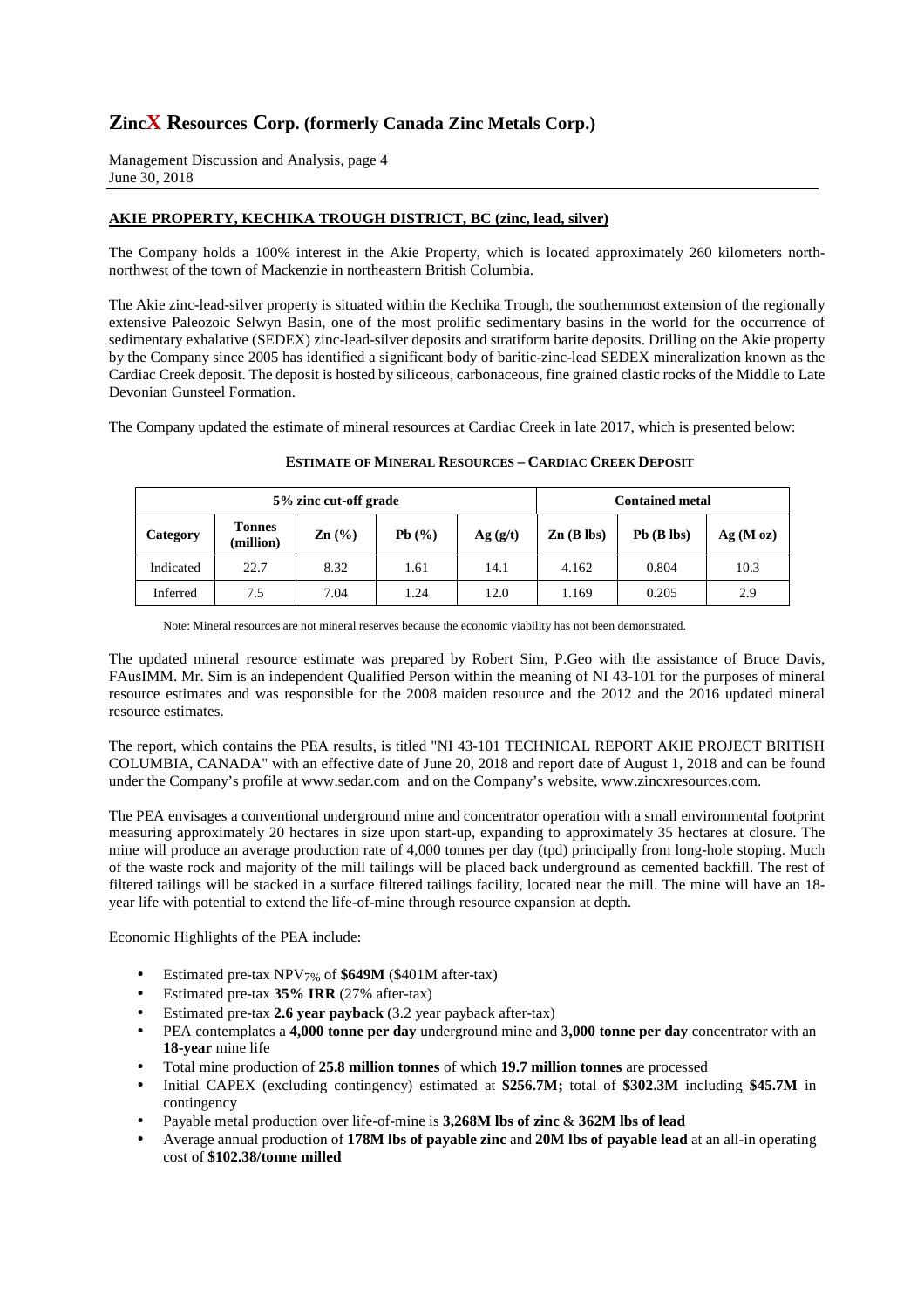Management Discussion and Analysis, page 5 June 30, 2018

- Total payable metal LOM is **\$3,960M;** or **\$201/tonne milled**
- Saleable zinc and lead concentrates with **no penalty elements** (**clean concentrate**)
- There are no net smelter royalties owed (**0% NSR**)
- **Opportunities** for **continued refinement** through additional studies including upgrading lead and silver recoveries and reducing operating costs
- The Cardiac Creek deposit remains **open at depth** with potential to **increase mine life**
- The Akie and Kechika Regional projects combined, offer **district-scale potential** for **new discoveries**

The Company will be working closely with its mining consultants and advisers to plot a course forward for the most cost-effective and efficient development of the Cardiac Creek deposit. The Company anticipates more detailed engineering assessments leading to a prefeasibility study.

#### **2018 Diamond Drilling Program**

| <b>Target</b>   | <b>DDH</b> | Length $(m)$ | <b>Number of samples</b> |
|-----------------|------------|--------------|--------------------------|
| Sitka           | $A-18-144$ | 309.68       | 81                       |
| <b>Sitka</b>    | $A-18-145$ | 198.12       | 62                       |
| SE extension    | A-18-147   | 535.54       | 215                      |
| North lead zone | $A-18-148$ | 721.46       | 163                      |
| Sitka extension | $A-18-149$ | 248.72       | 49                       |
| <b>TOTAL</b>    |            | 2,013.53     | 567                      |

The Company completed five drill holes on various property targets that total 2,013 metres of diamond drilling:

2018 Drill Objectives:

- Drill test the southeastern strike extent of the Cardiac Creek deposit beyond the current limits of the resource model;
- Drill test the down-dip extent of the North Lead target where previous drilling intersected extensive intervals of bedded pyrite mineralization and a thin massive sulphide lens that are both highly anomalous in zinc and lead. The drill targeting is guided by a new facies model developed from the mineralization on the Akie and Mt. Alcock properties;
- Shallow drill targets at the Sitka showing to test the Zn-Pb-barite mineralization outcropping at surface where previous channel sampling in 2013 returned high-grade assay results.

The Sitka Zn-Pb massive barite showing, discovered in 2013, represents a new and untested base metal target on the Akie property. The showing is hosted within the eastern thrust panel of prospective Gunsteel Formation stratigraphy located on the eastern side of the Akie property, approximately 4 kilometres east of the Cardiac Creek deposit. The showing is the first known occurrence of mineralization on the eastern thrust panel of the property.

#### **DDH A-18-144**

Drill hole A-18-144 intersected intermittent, sphalerite-bearing, smoky blue-grey quartz veins within both the Road River Silurian Siltstone and underlying Kwadacha Limestone, from a downhole depth of 173.50 to 200.00 meters. The veining is concentrated, locally hosting abundant coarse-grained red-brown-tan sphalerite. There appears to be two types of veining present, post-mineral white carbonate veins that form at the margins of, or cross-cut, the sphalerite-bearing blue-grey quartz veins. There is scattered sphalerite mineralisation present throughout the limestone, from 200 to 216 metres, within fractures and stringers.

Two discrete intervals returned promising zinc results. The upper interval from 172.7 to 174.6 metres returned 3.5% Zn over a width of 1.9 metres, including 5.8% Zn over a width of 1.0 metre. A lower interval from 196.7 to 201.8 metres returned 3.8% Zn over a width of 5.1 metres, including 11.3% Zn over 1.0 meter.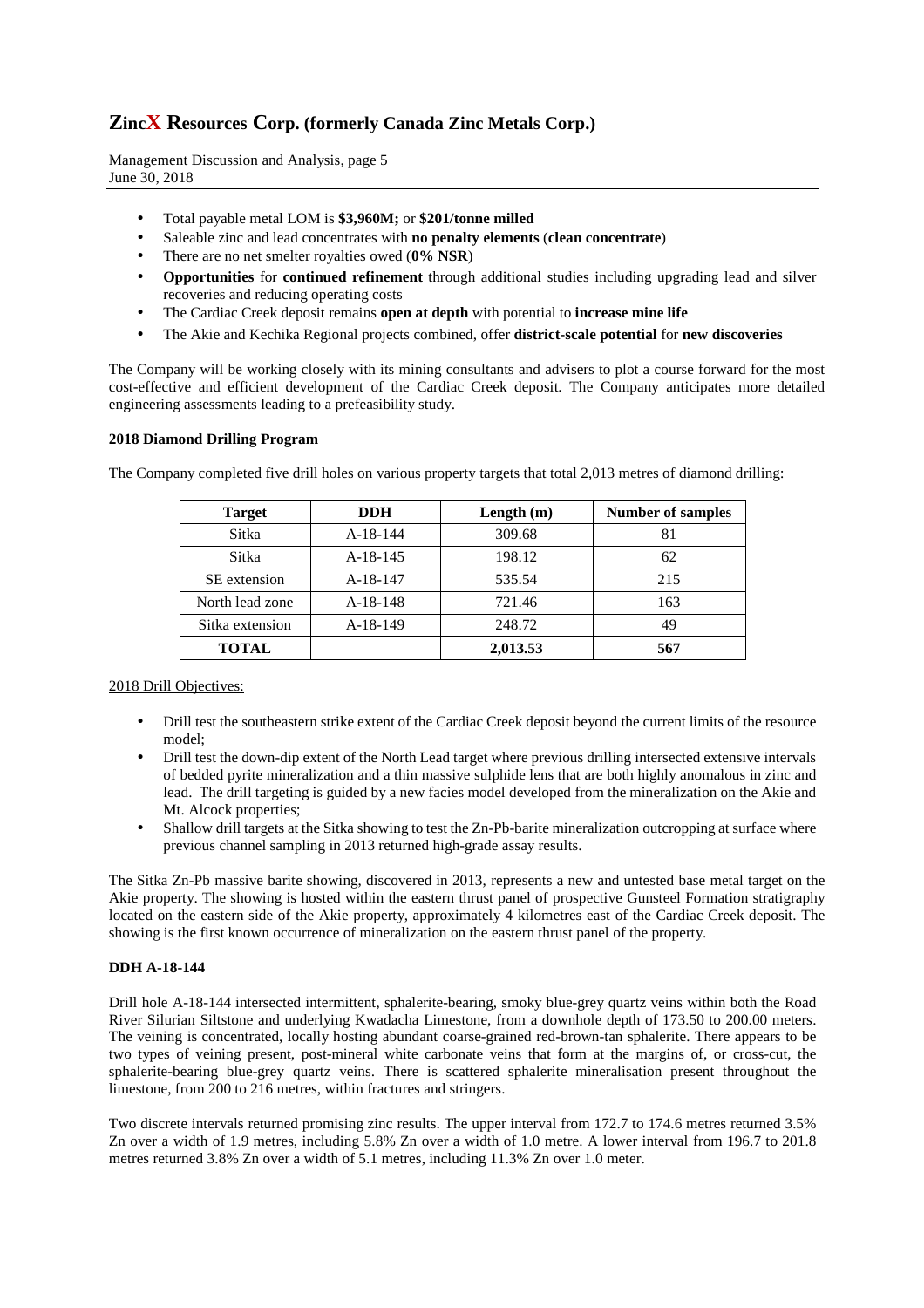Management Discussion and Analysis, page 6 June 30, 2018

### **DDH A-18-145**

Hole A-18 145 also intersected sphalerite-bearing, smoky blue-grey quartz veins within the Silurian Siltstone of the Road River Group. The mineralisation is characterized by quartz-carbonate veins that are variably distributed from 148.1 to 176.1 metres. The mineralised veins are subsequently crosscut by a later generation of quartz-carbonate veins. There are three distinct varieties of sphalerite within these veins: coarse red sphalerite, brown/tan sphalerite (generally occurring interstitial to or at the margins of red sphalerite), and isolated grains of pale-yellow sphalerite. The best interval returned 3.7% Zn over a width of 3.50 metres from a downhole depth of 168.1 to 171.5 metres, including 11.1% Zn over a width of 0.9 metres.

The drilling has traced the sphalerite-bearing vein mineralisation approximately 100 metres below surface. The mineralization intersected at depth below the Sitka target appears to be vein-related and does not appear to be associated with the Sitka barite-sphalerite-galena vein/structure observed at surface. The lead and silver results are negligible so far in limited drilling and remain unexplained when compared to the channel sample results from surface sampling in 2013. More work is required to understand the relationship of the massive barite structure at surface and the zinc mineralized quartz vein clusters at depth.

#### **DDH A-18-147**

Hole A-18-147 targeted the SE extension zone which is located approximately 215 metres southeast and along strike of the Cardiac Creek deposit. The first hole (A-18-146) was stopped near the collar due to excessive deviation. The second hole (A-18-147) was completed but did experience downhole deviation finishing approximately 55 metres updip of the target depth. A very thick interval of distal facies pyrite with barite was intersected from 340.5 to 423.4 metres in Gunsteel Formation shale. This interval appears to be a hybrid between the typical pyrite-barite dominated Distal facies and the thickly bedded pyrite of the Proximal facies that is usually present above the main zone at Cardiac Creek. Sulphides and barite were also observed in underlying limestone. The presence of limestone suggests that the drill hole deviated too high in this area to effectively target the deeper transition point between Gunsteel Formation shale and limestone known from drilling at Cardiac Creek. Results are pending from samples taken. The Company is considering a further test of this location but at a much steeper angle.

#### **DDH A-18-148**

This drill hole targeted the North Lead Zone located approximately 2.5 kilometres to the northwest of the Cardiac Creek deposit. The Zone is characterized by mineralization encountered in drill holes A-13-104, A-10-68 and A-10- 76. These holes each encountered thick (>125 metres of apparent thickness) intervals of laminar to thickly bedded pyrite mineralization interbedded with siliceous black shale of the Gunsteel Formation. Results from these holes returned variably anomalous zinc with individual values greater than 2% suggesting that improving zinc grades could be encountered down-dip based on lithological and updated facie models. Drill hole A-18-148 represents an approximate 200 metre down-dip step-out from the adjacent holes and was drilled to a depth of 721.46 metres.

#### **DDH A-18-149**

This final drill hole of the program targeted the Sitka extension area located approximately 400 metres along strike southeast of the Sitka showing. The hole displayed strong surface oxidation weathering down to a depth of 66 metres, followed by a lower zone of strong limonitic alteration and quartz veining which is interpreted to be the Sitka horizon. The lower zone sits at the faulted lower contact between Road River group siltstone and Paul River fossiliferous limestone. The Sitka horizon is marked by abundant blue-grey quartz veining within a large, highly altered fault structure intersected from 95 metres to 108 metres downhole. The veins appear to host weathered sphalerite and narrow seams of galena although strong alteration has obscured much of the primary fabric. The hole ended in soft shale of the Akie Formation (Earn group) which is characterized by scattered light grey beds and calcareous, sandy debris flows that are commonly pyritic with bright brassy yellow pyrite in narrow bands.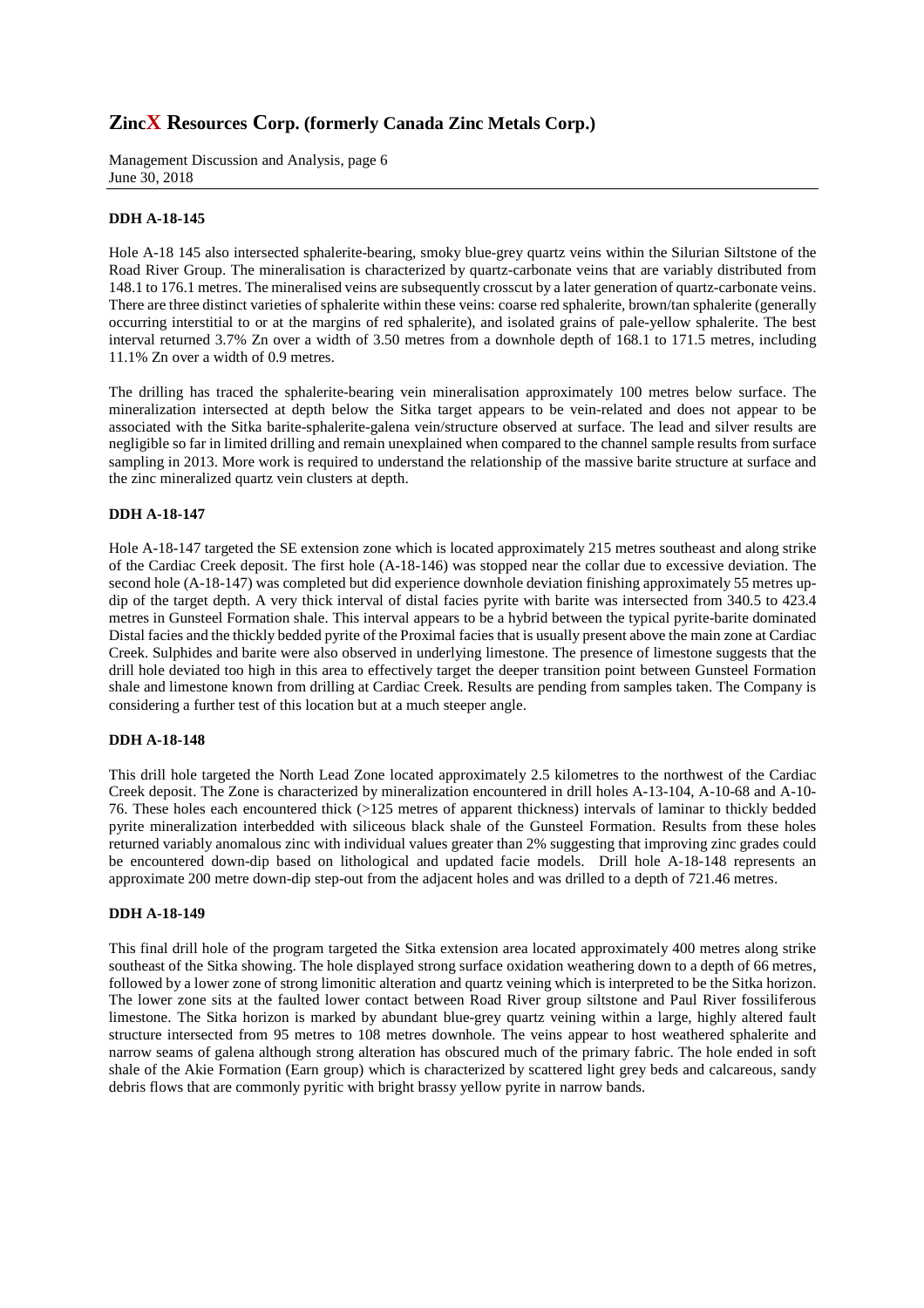Management Discussion and Analysis, page 7 June 30, 2018

| <b>Drill Hole</b> | From $(m)$ | To(m)  | Apparent Width (m)* | $\text{Zn}$ (%) |
|-------------------|------------|--------|---------------------|-----------------|
| $A-18-144$        | 172.72     | 174.59 | 1.87                | 3.54            |
| incl              | 172.72     | 173.72 | 1.00                | 5.76            |
|                   | 186.51     | 187.15 | 0.64                | 1.53            |
|                   | 196.70     | 201.78 | 5.08                | 3.79            |
| incl              | 196.70     | 200.00 | 3.30                | 5.73            |
| incl              | 199.01     | 200.00 | 0.99                | 11.33           |
| $A-18-145$        | 148.13     | 148.76 | 0.63                | 7.51            |
|                   | 159.40     | 159.80 | 0.40                | 3.35            |
|                   | 163.37     | 163.83 | 0.46                | 4.65            |
|                   | 168.05     | 171.55 | 3.50                | 3.72            |
| incl              | 168.05     | 168.91 | 0.86                | 11.09           |
|                   | 175.09     | 175.69 | 0.60                | 2.36            |

## **Table of 2018 Drill Results**

\*True width unknown at this time

## **2017 Diamond Drilling Program**

The program focused on resource expansion and new target development on the robust and high-grade central core of the Zn-Pb-Ag Cardiac Creek deposit. A total of 8 drill holes were successfully drilled on the Cardiac Creek deposit for a total of 4,700 metres.

Program Highlights:

- Drill hole A-17-132 returned 10.38% Zn+Pb and 14.2 g/t Ag over a true width of 28.67 metres which includes 12.39% Zn+Pb and 15.9 g/t Ag over a true width of 19.81 metres.
- Drill hole A-17-133 returned 12.11% Zn+Pb and 16.0  $g/t$  Ag over a true width of 9.42 metres within a broader mineralized interval of 25.63 metres.
- Drill hole A-17-137 returned 11.79% Zn+Pb and 19.1 g/t Ag over a true width of 57.79 metres including 14.51% Zn+Pb and 23.4 g/t Ag over a true width of 37.06 metres as well as 15.44 metres of 22.61% Zn+Pb and 36.2 g/t Ag. The results from hole A-17-137 represents the best intersection ever encountered on the Cardiac Creek deposit.
- Drill hole A-17-138 returned 7.75% Zn+Pb and 10.4 g/t Ag over a true width of 24.96 metres including 10.07% Zn+Pb and 12.3 g/t Ag over a true width of 11.82 metres.
- Drill hole A-17-140 returned 8.99% Zn+Pb and 13.8 g/t Ag over a true-width of 7.51 metres from the Footwall Zone including 10.21% Zn+Pb and 15.5 g/t Ag over a true width of 6.46 metres.
- Drill hole A-17-141 returned 11.89% Zn+Pb and 18.4 g/t Ag over a true width of 18.34 metres from the Cardiac Creek Zone including 22.48% Zn+Pb and 29.3 g/t Ag over a true width of 7.49 metres.
- Drill hole A-17-142 returned an envelope of mineralization grading 11.15% Zn+Pb and 15.5 g/t Ag over a true width of 32.65 metres which includes 23.32% Zn+Pb and 30.9 g/t Ag over a true width of 11.31 metres from the Footwall Zone.
- Drill hole A-17-143 returned 7.77 % Zn+Pb and 9.8 g/t Ag over a true width of 20.49 metres including 10.41% Zn+Pb and 15.0 g/t Ag over a true width of 7.90 metres.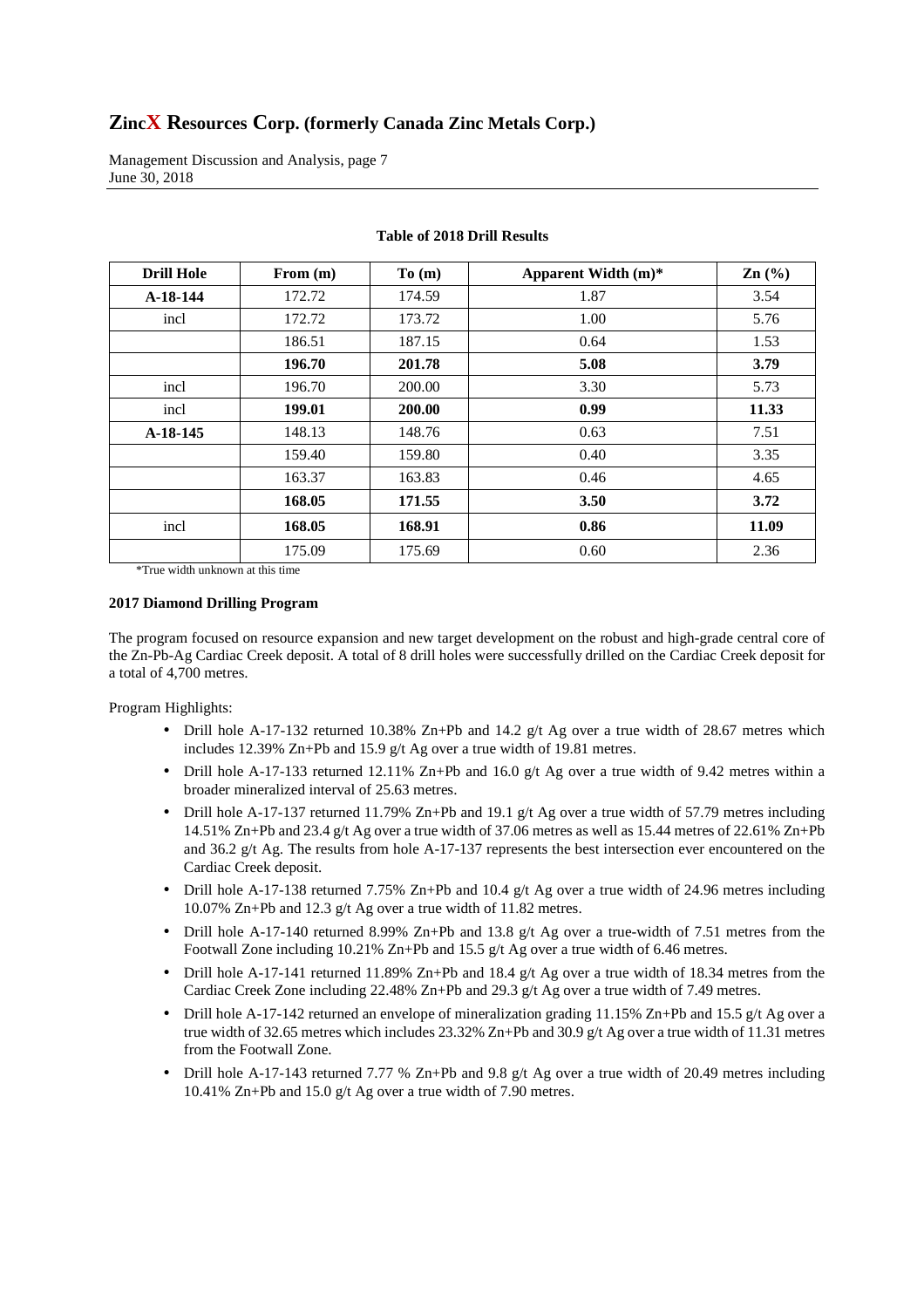Management Discussion and Analysis, page 8 June 30, 2018

#### *Akie Underground Development*

In August 2011, the Company received an underground drill permit from the BC government for the Akie project which will facilitate advanced exploration of the Cardiac Creek deposit by means of a close-spaced, infill drill definition program on the Cardiac Creek deposit. The permit was originally set to expire December 2014 but has since been extended to December 2017. The Company has asked for a date extension to December 31, 2020.

The planned program is comprised of a first phase of 1,600 metres of underground development (decline) followed by 16,000 metres of underground diamond drilling, designed to upgrade the current NI 43-101 compliant resource to the measured and indicated category. Drill core from underground will be used in a systematic metallurgical sampling program intended to ensure detailed metallurgical sampling across the full spectrum of the deposit. Underground development will also provide important engineering and geotechnical data for a second phase of exploration drilling and bulk sampling, and for future mine design. The Company continues to examine the costs associated with the planned underground exploration program and has yet to make a construction decision. Engineering and environmental studies will continue as required to maintain all related permits in good standing.

## **KECHIKA REGIONAL PROJECT**

In addition to the Akie property, the Company has 100% ownership of a large contiguous group of mineral claims that aggregate to a total of 10 properties that cover 68,000 hectares. The mineral claims stretch a distance of 140 kilometres from the northern boundary of the Akie property to the northern reaches of the Gataga River. The properties cover the extent of the prospective Gunsteel Formation shale, the known host of SEDEX mineralization in the Kechika Trough.

Several properties within the Kechika Regional project host significant historical drill intercepts. Historical drilling on the Mt. Alcock property yielded a drill intercept of 8.8 metres grading 9.3% Zn+Pb and exploration identified and outlined numerous zinc-lead-barite occurrences and several base metal anomalies. Historical drilling on the Bear-Spa property returned several drill intercepts of >10 metres grading 2.53 to 2.96% combined Zn+Pb and up to 20.6 g/t Ag. There has been no modern follow-up exploration on many of the Kechika Regional properties.

In 2012, the Company filed separate NI 43-101 compliant technical reports for the Pie and Mt. Alcock properties authored by Tanya Strate, P. Geol an independent qualified person for the purposes of NI 43-101. These reports summarised the history of previous exploration, summarised the fieldwork conducted on each property in 2011, highlighted their prospectivity to host SEDEX Zn-Pb-Ag style mineralisation and made recommendations for further work. These reports can be found on SEDAR (www.sedar.com).

#### **Pie Option Properties: Agreement with Teck and Korea Zinc**

The Pie, Yuen and Cirque East properties (known as the "Pie Option properties") are the subject of an option agreement (the "Option Agreement") concluded on September 9, 2013 with Teck Resources Limited ("Teck") and its JV partner, Korea Zinc Co., Ltd. ("Korea Zinc"). The Option Agreement provides Teck and Korea Zinc the option to spend up to \$8.5 million to acquire up to 70% interest in the Pie Option properties.

Teck and Korea Zinc have spent approximately \$3.035 million in exploration expenditures over the past three field seasons on the Pie Option properties. On December 28, 2017, Teck and Korea Zinc served the First Exercise Notice to the Company confirming that they have incurred cumulative aggregate expenditures of \$3,054,402 on the Property since September 2013 and made a cash payment of \$445,598 to the Company for the shortfall. Therefore, Teck and Korea Zinc have incurred total cumulative expenditures of \$3,500,000, thereby exercising the First Option and earning a 51% interest in the Company's Pie, Cirque East and Yuen properties.

Following the delivery of the First Exercise Notice, the Company and Teck/ Korea Zinc will jointly explore the Pie Properties on a 49-51 joint venture basis. Each party shall be liable for its pro-rata share of costs and liabilities in accordance with its interest in the JV. The Company holds the title to the Pie Properties in trust for the parties until Teck and Korea Zinc request Canada Zinc Metals legally transfer its interest in the properties.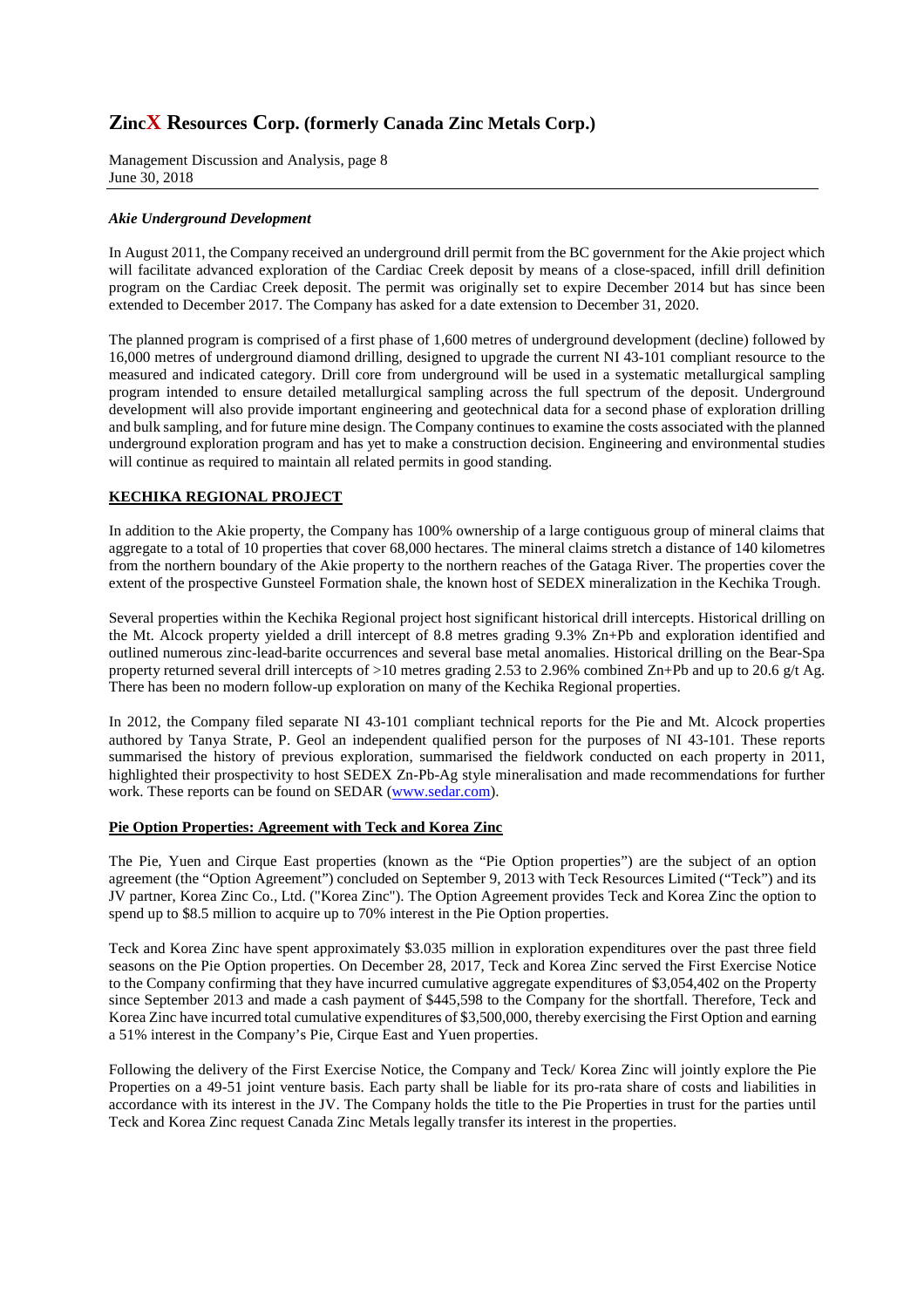Management Discussion and Analysis, page 9 June 30, 2018

Teck and Korea Zinc spent approximately \$1.66 million during the 2016 exploration program on the Pie Option properties. Field work on the Pie Option properties included mapping, prospecting, soil sampling and ground geophysics which continued to advance and refine ranked drill targets across the three option properties. One drill hole was completed late in the season and encountered favorable Gunsteel shale stratigraphy approximately one kilometre west of previous historical drilling on the Pie Main prospect. The exploration program was based out of Teck's Cirque exploration camp located approximately 20 kilometres northwest of the Company's flagship Akie property.

Additional results from the Pie Option exploration program include:

- 21 geological/prospecting traverses covering key high-priority target areas on the Pie, Cirque East and Yuen properties.
- Geological mapping and prospecting identified new mineralisation located on the Cirque East property and associated rock and chip sampling characterized the lithogeochemistry of key rock units (114 whole-rock lithogeochemistry samples; 642 pXRF samples).
- The collection of 733 soil samples (including QA/QC samples) at three priority target areas confirmed the historical metal association of Zn-Pb+/-Ag and identified multi-element anomalies (Pb, Zn, +/-Ag+/-Hg+/-Tl+/-As+/-Mo) of interest.
- Successful execution of 10 ground gravity survey lines over targets at Yuen North, Yuen South, Cirque East, Pie Main and Del North. The results confirmed the validity of several small AGG anomalies.

## **Structural Analysis for Akie and Southern Kechika Trough**

During the year ended June 30, 2017 the Company engaged Murphy Geological Services (Ireland) to conduct a detailed structural interpretation of the Akie Property and southern parts of the Kechika Regional Project using highresolution satellite imagery obtained by the Company in 2013.The project was designed in order to better define the structural framework of the district and assist with the identification of regional scale and other major first-order fault structures as well as characterizing the nature and timing of these structures. The principal objective of this study was to generate exploration targets for SEDEX mineralization over a large regional framework in a cost-effective manner.

The study recognized a series of dominant NW-SE thrust faults that are cross-cut by NE/NNW trending major transverse that have linear to sinuous surface traces. These cross-cutting transverse faults likely originated from the reactivation of basement structures during the extension of the Kechika Trough. They may have acted as transfer faults during extension, allowing the extensional displacement to be transferred between adjacent faults and the development of sub-basins within the Kechika Trough. The geometry of those with strongly curvilinear to sinuous surface traces may have been modified by contractional deformation during inversion of the Kechika Trough. The main feeders for SEDEX mineralization are likely to be breached relay zones between overlapping major extensional faults and the intersection zones between transfer faults and block bounding extensional faults. These would have represented zones of high fracture permeability and may have acted as conduits for hydrothermal fluid circulation. Locally within the study area a horst block was identified which had an important control on the local thrust geometries and deposition of mineralisation.

A total of 41 ranked exploration targets were identified within the study area based on the results of the interpretation. Targets were evaluated using several criteria including the presence of the Gunsteel Formation, proximity to the flanks of the intra-basinal horst block, presence of re-activated major thrusts, curvilinear to sinuous features along thrusts, intersections between major thrusts and transverse faults, proximity to known mineral occurrences and deposits, presence of geochemical anomalies, mapped exhalative barite horizons and Landsat derived alteration anomalies.

Top ranked targets will be prioritized, and specific areas of interest will be assessed in the field at the earliest opportunity. This interpretation will be integrated and assessed in conjunction with data from the Company's extensive digital database which includes topographical datasets, additional imagery datasets, geophysical datasets (including the 2012 and 2013 airborne VTEM survey and the 2015 airborne gravity gradiometry survey), geological datasets and geochemical datasets.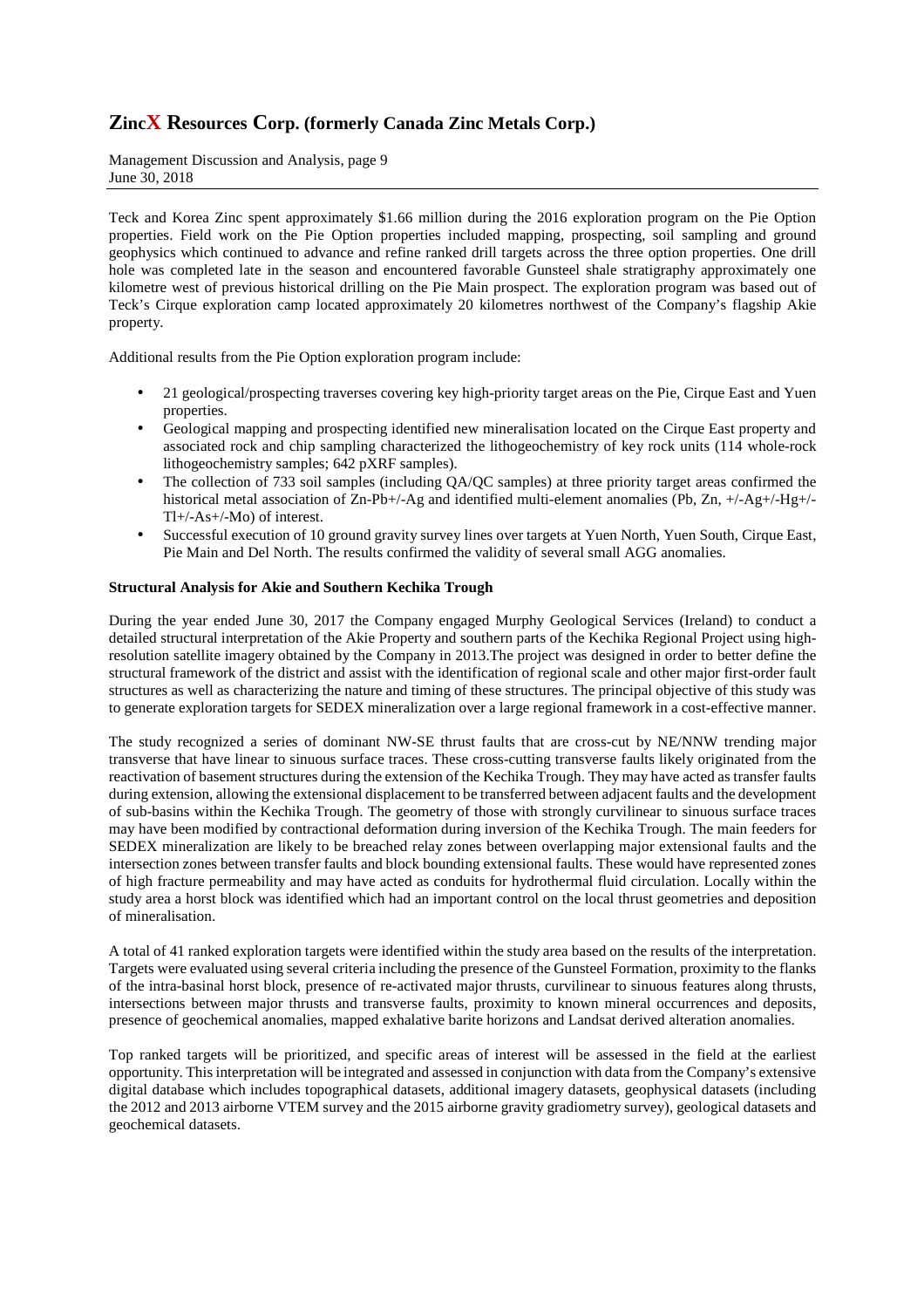Management Discussion and Analysis, page 10 June 30, 2018

Summary of exploration expenditures incurred on various properties:

|                                                                                               | <b>Akie Property</b> |                 | <b>Kechika Regional</b> | <b>Total</b>                   |
|-----------------------------------------------------------------------------------------------|----------------------|-----------------|-------------------------|--------------------------------|
| <b>Acquisition Costs:</b><br>Balance, June 30, 2016, and 2017<br>Cash in lieu of expenditures | \$<br>24, 165, 241   | \$              | 336,785<br>(144, 017)   | \$<br>24,502,026<br>(144, 017) |
| Balance, June 30, 2018                                                                        | \$<br>24, 165, 241   | $\overline{\$}$ | 192,768                 | \$<br>24,358,009               |
| Deferred exploration costs:<br><b>Balance, June 30, 2016</b>                                  | \$<br>40,821,568     | \$              | 4,631,543               | \$<br>45, 453, 111             |
| Camp equipment, depreciation                                                                  | 102,485              |                 |                         | 102,485                        |
| Airborne geophysical survey                                                                   | 2,075                |                 | 4,200                   | 6,275                          |
| Drilling                                                                                      | 577,417              |                 |                         | 577,417                        |
| Geology                                                                                       | 72,924               |                 | 6,683                   | 79,607                         |
| Technical review and engineering                                                              | 30,258               |                 |                         | 30,258                         |
| Community consultations                                                                       | 937                  |                 |                         | 937                            |
| Environmental studies and permit compliance                                                   |                      |                 |                         |                                |
| monitoring                                                                                    | 18,944               |                 |                         | 18,944                         |
| <b>Balance, June 30, 2017</b>                                                                 | 41,626,608           |                 | 4,642,426               | 46,269,034                     |
| Camp equipment, depreciation                                                                  | 80,421               |                 |                         | 80,421                         |
| Drilling                                                                                      | 1,910,488            |                 |                         | 1,910,488                      |
| Geology                                                                                       | 114,832              |                 | 13,601                  | 128,433                        |
| Metallurgical testing                                                                         | 133,394              |                 |                         | 133,394                        |
| Preliminary Economic Assessment                                                               | 290,609              |                 |                         | 290,609                        |
| Road repair                                                                                   | 75,104               |                 |                         | 75,104                         |
| Community consultations                                                                       | 221,687              |                 |                         | 221,687                        |
| Environmental studies and permit compliance                                                   | 62,334               |                 |                         | 62,334                         |
| Cash in lieu of expenditures                                                                  |                      |                 | (301, 581)              | (301, 581)                     |
| METC recovered                                                                                | (159, 876)           |                 |                         | (159, 876)                     |
| <b>Balance, June 30, 2018</b>                                                                 | \$<br>44,355,601     | \$              | 4,354,446               | \$<br>48,710,047               |
| <b>Total, June 30, 2017</b>                                                                   | \$<br>65,791,849     | \$              | 4,979,211               | \$<br>70,771,060               |
| <b>Total, June 30, 2018</b>                                                                   | \$<br>68,520,842     | \$              | 4,547,214               | \$<br>73,068,056               |

## **1.3 Selected Annual Information**

The following is a summary of certain financial information concerning the Company for each of the last three most recently completed financial years.

|                               |                    | Years ended       |                   |
|-------------------------------|--------------------|-------------------|-------------------|
|                               | 2018               | 2017              | 2016              |
| Interest and other income     | \$<br>124,177      | \$<br>131,760     | \$<br>93,583      |
|                               |                    |                   |                   |
| Net Loss                      | \$<br>(1,818,983)  | \$<br>(2,027,313) | \$<br>(2,971,216) |
| Loss per share                | \$<br>(0.01)       | \$<br>(0.01)      | \$<br>(0.02)      |
| Total assets                  | \$<br>79, 105, 414 | \$<br>80,309,073  | \$<br>77,494,327  |
| Total long-term liabilities   | \$<br>1,613,000    | \$<br>1,603,000   | \$<br>1,986,000   |
| Cash dividends declared per   |                    |                   |                   |
| share for each class of share | \$<br>Nil          | \$<br>Nil         | \$<br>Nil         |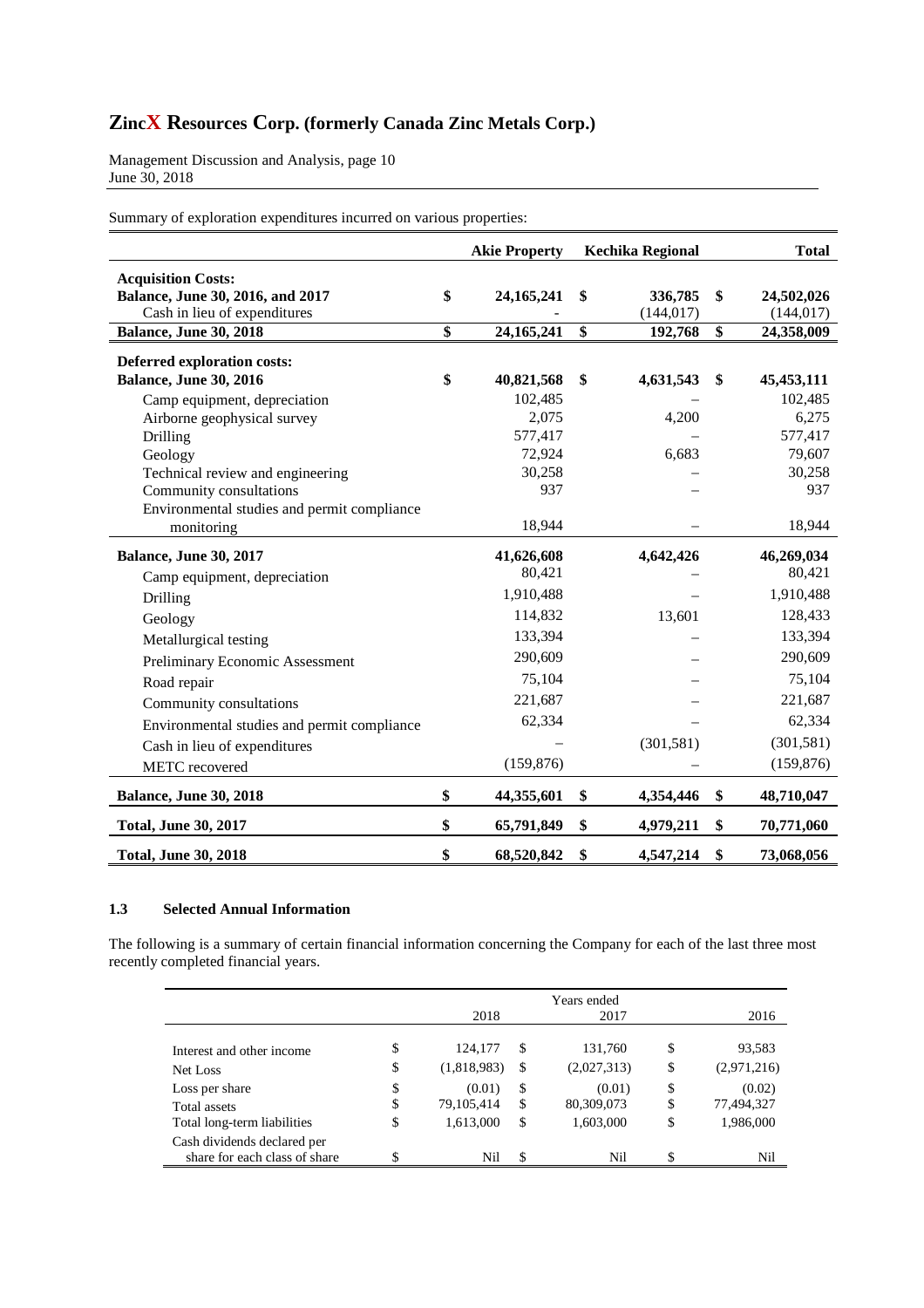Management Discussion and Analysis, page 11 June 30, 2018

## **1.4 Results of Operations**

#### *Years ended June 30, 2018 and 2017*

During the year ended June 30, 2018, the Company reported a loss before comprehensive loss of \$1,818,983 or \$0.01 per share compared to a loss before comprehensive loss of \$2,027,313 or \$0.01 per share in fiscal 2017, a decrease in net loss of \$208,330. The decrease in net loss was primarily a result of decreases in general and administrative expenses by \$368,965.

The Company's consolidated net loss for the year ended June 30, 2018 not factoring in non-cash transactions of sharebased compensation expense, depreciation of office equipment and leasehold improvements, accrued flow-through taxes, gain on sale of marketable securities and deferred income tax recovery of flow-through liabilities, was \$1,886,281 (2017 - \$2,007,971), representing a decrease of \$121,690.

#### Interest income and other items

The Company receives interest on its main treasury account and GIC investments. Interest income recognized in fiscal 2018 was \$105,782 (2017 - \$93,179), a slight increase due to increased interest rates.

The deferred tax recovery of \$370,034 (2017 - \$523,086) recognized during the year primarily resulted from partial amortization of the flow-through premium liabilities of \$380,034 (2017 - \$140,086) recorded in connection with the flow-through private placements.

During the year ended June 30, 2018, the Company realized a gain of \$18,395 (2017- \$38,581) on sale of marketable securities for total proceeds of \$58,525 (2017 - \$137,744).

#### General and administration expenses

The following expense categories contributed to the decrease in operating expenses by \$368,965 in fiscal 2018:

- Payment of bonuses in the amount \$42,084 (2017 \$128,429) to a company with common directors and officers (please see section Transactions with Related Parties below);
- Investor relations fees decreased by \$36,861 as the Company did not retained any IR service providers in fiscal 2018. In fiscal 2017, the Company engaged Paradox Public Relations Inc. to provide investor relations services for a 6 month period at a monthly fee of \$5,000;
- Marketing expenses decreased by \$68,989 due to a reduction in advertising and marketing campaigns conducted during the year;
- Office expenses decreased by \$12,341 due to decreased insurance premiums, telephone expenses and corporate donations; and
- Share-based compensation expenses decreased by \$262,612 as there were fewer stock options granted during the year. In fiscal 2018, the Company granted an aggregate of  $1,380,000$  (2017 – 2,590,000) stock options to directors, officers, employees and consultants of the Company and recorded share-based compensation expense of \$312,636 (2017 - \$575,248) for the vested portion of the stock options granted using the fair valuebased method of accounting.

There were no changes in management, administrative and directors' fees during the comparative years.

The above-noted decreases were partially offset by increases in the following categories:

- Flow-through taxes increased by \$3,801 due to earlier renunciation of exploration expenditures to the November 2017 flow-through subscribers under the look-back rule;
- Regulatory fees increased by \$2,518 primarily due to costs associated with a foreign search for a potential appointee to the Board of Directors of the Company;
- Travel and promotion increased by \$2,442 as a result of an increased number of senior management trips for investor presentations and the Company's participation in promotional events; and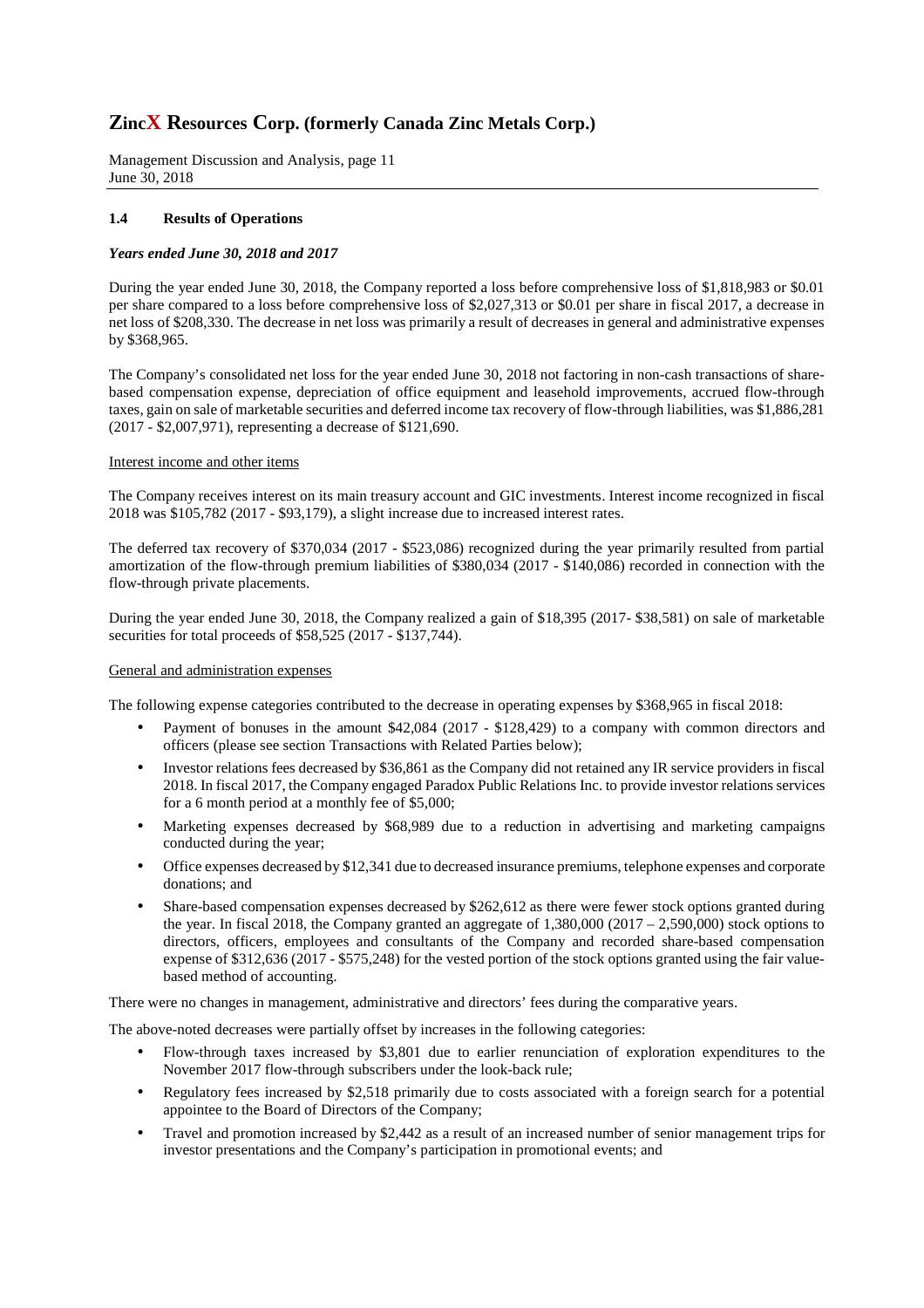Management Discussion and Analysis, page 12 June 30, 2018

• Wages and benefits increased by \$89,631 as a result of higher salary expenses and bonus payments to employees of the Company.

#### *Three months ended June 30, 2018 and 2017*

During the three months ended June 30, 2018, the Company reported a net loss of \$485,643 or \$0.00 per share compared to a net income of \$120,042 or \$0.00 per share during the same quarter in fiscal 2017, an increase in net loss of \$605,685. The increase in net loss was primarily a result of increases in general and administrative expenses of \$102,528 and a decrease in the deferred tax recovery of \$463,830.

During the three months ended June 30, 2018, total general and administration expenses were \$569,965 compared to \$467,437 during the same quarter in fiscal 2017, representing an increase of \$102,528.

The increase in total general and administration expenses in the comparative quarters was primarily due to increases in consulting fees of \$80,024, marketing expenses of \$40,852 and wages and benefits of \$38,729, partially offset by decreases in bonuses of \$39,231, office expenses of \$17,505 and travel and promotion of \$11,744.

There were no significant variations in other operating expenses over the comparative quarters.

#### **1.5 Summary of Quarterly Results**

The following is a summary of certain consolidated financial information concerning the Company for each of the last eight reported quarters:

| Quarter ended      | Interest and other<br>income |        | Net income (loss)<br>before<br>comprehensive loss |            |    | Earnings (loss)<br>per share |
|--------------------|------------------------------|--------|---------------------------------------------------|------------|----|------------------------------|
| June 30, 2018      | \$                           | 25,066 | S.                                                | (485, 643) | \$ | (0.00)                       |
| March 31, 2018     |                              | 28,056 |                                                   | (652, 936) |    | (0.01)                       |
| December 31, 2017  |                              | 26,353 |                                                   | (555, 023) |    | (0.00)                       |
| September 30, 2017 |                              | 44,702 |                                                   | (125, 381) |    | (0.00)                       |
| June 30, 2017      |                              | 64.393 |                                                   | 120,042    |    | 0.00                         |
| March 31, 2017     |                              | 24,811 |                                                   | (460, 557) |    | (0.00)                       |
| December 31, 2016  |                              | 20.742 |                                                   | (694, 057) |    | (0.01)                       |
| September 30, 2016 |                              | 21,814 |                                                   | (992, 741) |    | (0.00)                       |

The lower loss reported for the quarter ended September 30, 2017 was a result of a deferred income tax recovery of \$308,132 as a result of amortization of the flow-through premium liabilities recorded in connection with the April 2017 flow-through private placement.

The increase in loss for the quarter ended March 31, 2018 was primarily due to stock-based compensation of \$309,506 recorded for the 1,380,000 share options granted to directors, officers and consultants of the Company during the period.

The net income reported for the quarter ended June 30, 2017 was a result of a deferred income tax recovery of \$523,086 as a result of amortization of the flow-through premium liabilities recorded in connection with the flow-through private placements and changes in other deductible tax differences.

The increase in loss for the quarter ended September 30, 2016 was primarily due to stock-based compensation of \$458,136 recorded for the 1,850,000 share options granted to directors, officers and consultants of the Company during the period.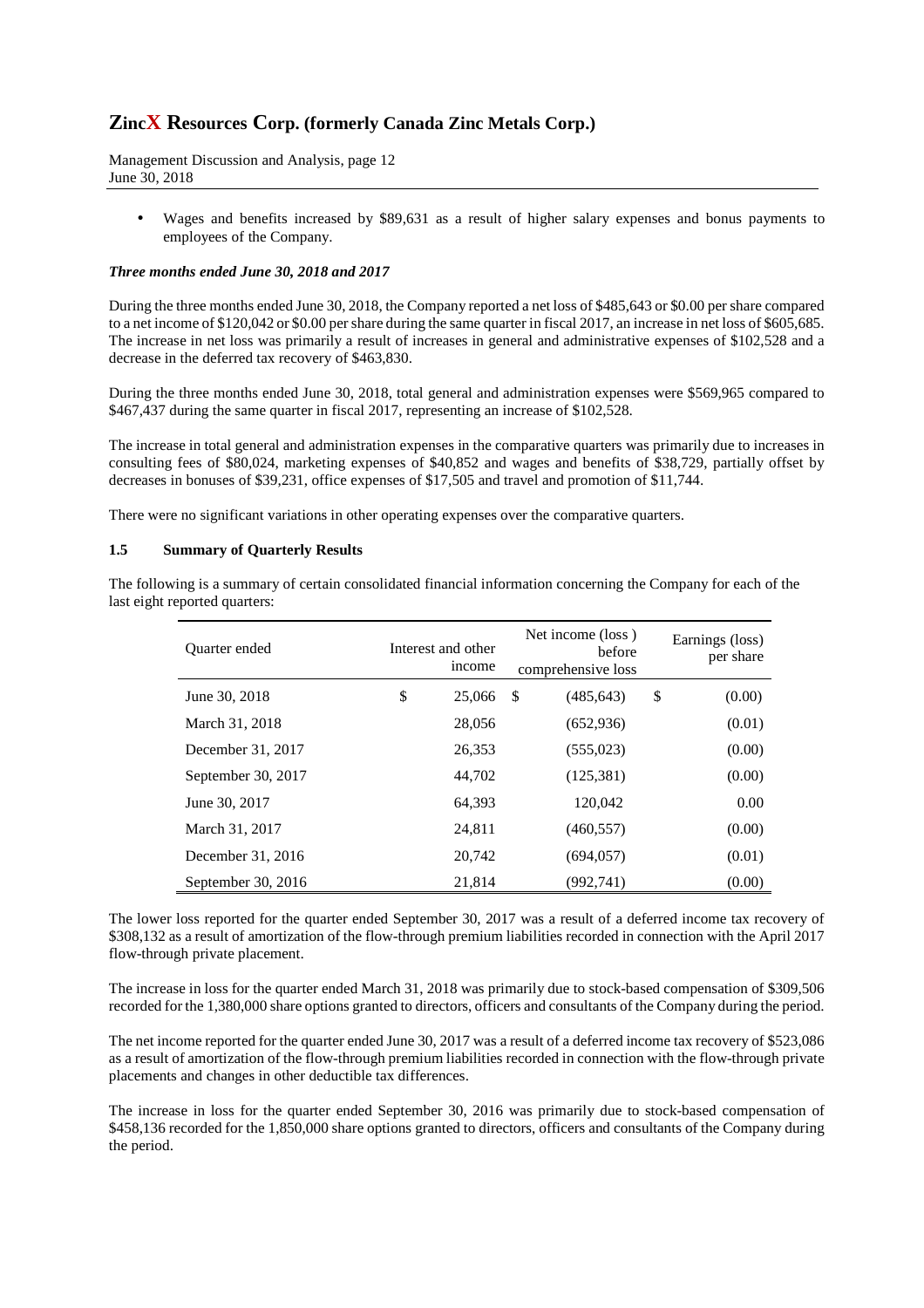Management Discussion and Analysis, page 13 June 30, 2018

#### **1.6/1.7 Liquidity and Capital Resources**

The Company's working capital position remains strong with its cash of \$1,148,880 and GIC investments of \$4,000,000 as at June 30, 2018. Management believes that the Company has sufficient funds to meet its current obligations as they become due and to fund its exploration projects and administrative overhead for the next twelve months.

At June 30, 2018, the Company reported working capital of \$4,789,053 compared to working capital of \$7,951,129 at June 30, 2017, representing a decrease in working capital of \$3,162,076. The decrease in working capital was a result of general operating activities, exploration expenditures and cost of completing the PEA.

Net cash decreased by \$3,315,545 from \$4,464,425 at June 30, 2017 to \$1,148,880 at June 30, 2018.

During the year ended June 30, 2018, the Company utilized its cash and cash equivalents as follows:

- (a ) the Company used \$1,867,550 of its cash in operating activities compared to \$2,211,829 in fiscal 2017;
- (b ) Exploration expenditures during the year were \$3,053,762 compared to \$212,977 in fiscal 2017. The Company started its 2017 Akie drilling program in June 2017, and there was no drilling program carried out in calendar 2016, which explains the significant reduction of cash exploration expenditures in the comparative fiscal years;
- (c ) \$445,598 (2017 \$Nil) was received from Teck in lieu of exploration expenditures on the Pie Properties project required to be incurred to exercise the First Option pursuant to the Agreement;
- (d ) \$159,876 (2017 \$Nil) in METC refund for exploration expenditures incurred in fiscal 2016 and 2017 above the expenditures renounced to flow-through subscribers;
- (e ) \$35,397 (2017 \$6,552) was used for the purchase of camp fixtures and office furniture;
- (f)  $\pi$  137,744) was used for the purchase of marketable securities and \$58,525 (2017 \$137,744) was generated on sale of marketable securities;
- (g ) \$Nil (2017 \$100,000) was advanced under a promissory note to an operating subsidiary of a company that now has a director in common;
- (h ) the Company received interest of \$70,062 (2017 –\$62,247) on the maturity of its GIC investments and reinvested \$4,000,000 (2017 - \$3,000,000) into new GICs yielding an average annual interest rate of 1.93% maturing in June 2019;
- (i ) \$1,521,773 (2017 \$4,757,248) in gross proceeds was raised through a private placement, all of which committed to flow-through agreements with investors. \$100,903 (2017 - \$370,624) in share issuance costs was paid in connection to the private placement;
- (j ) 60,000 stock options were exercised by employees of the Company for total gross proceeds of \$13,800 (2017 \$10,350); and
- (k ) 1,828,500 (2017 581,000) common shares of the Company were repurchased under the NCIB for a total of \$527,567 (2017 - \$187,951).

The Company is engaging in a NCIB because it believes that the market price of its common shares at times does not properly reflect the underlying value of the Company. The purpose of the bid is to reduce dilution of the Company's shares and to enhance the potential future value of the common shares which remain outstanding, thus increasing long term shareholder value.

June 30, 2018 June 30, 2017 Government Sales Tax credits  $$ 44,750$   $$ 42,871$ Interest accrued on reclamation deposits 421 292 Prepaid expenses 65,439 146,875 Loan receivable including interest 118,466 108,466 Marketable securities at fair value 57,150 116,442 GIC investments 4,004,314 4,013,023

The Company's current assets excluding cash consisted of the following: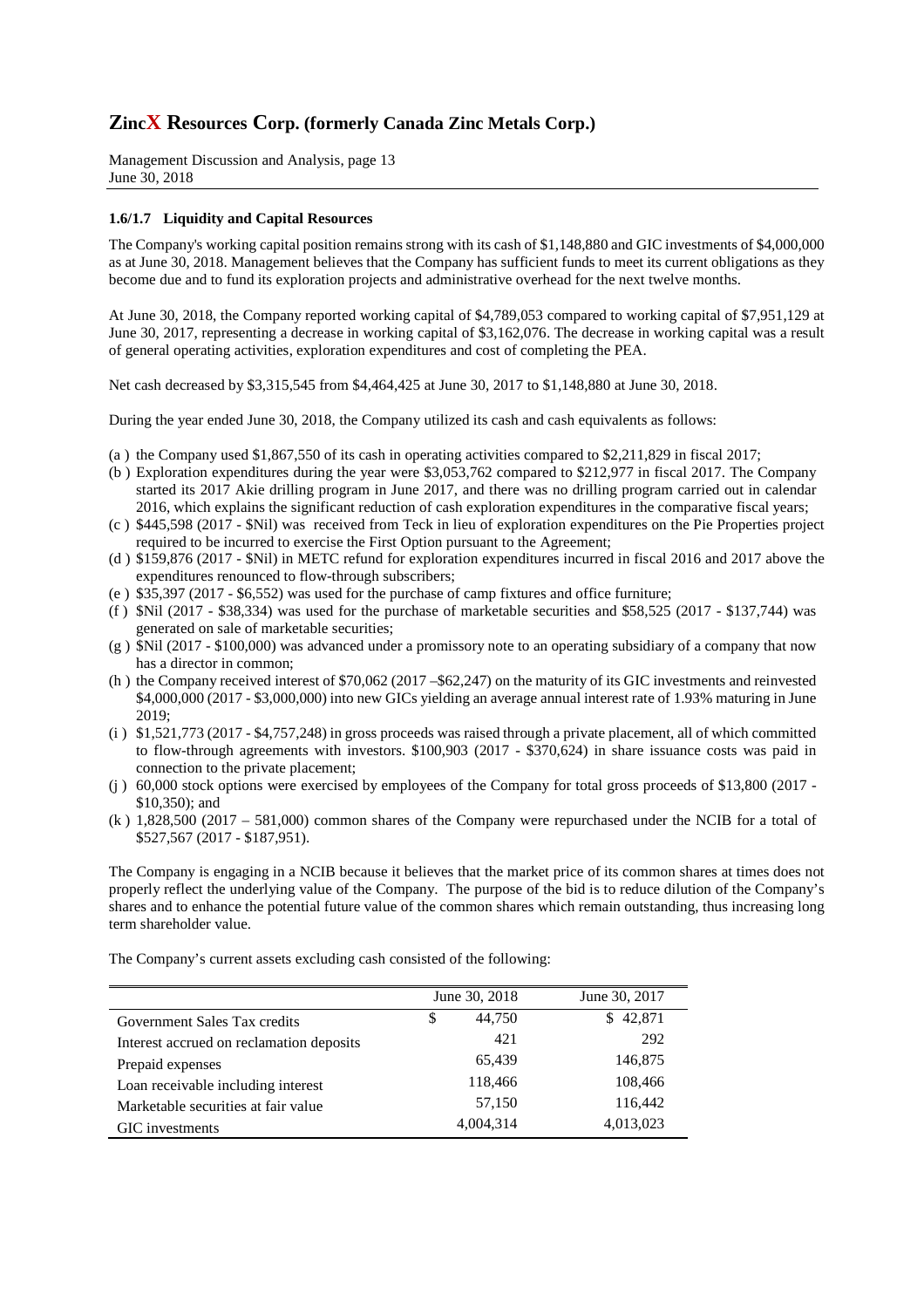Management Discussion and Analysis, page 14 June 30, 2018

Prepaid expenses as at June 30, 2018 included a \$50,000 deposit paid to JDS Mining as an advance in connection with the PEA work.

The \$100,000 loan receivable was advanced under a promissory note bearing interest at a rate of 10% per annum with an original 6 month term that was extended for an additional 12 month period until February 25, 2017. The loan remained unpaid as at June 30, 2018 and as of the date of this MD&A. After February 25, 2018, management agreed to extend the repayment of the loan and the accumulated interest until the debtor finalizes a significant financing that is currently awaiting completion.

The Company holds a few GIC investments with the principal amounts of \$4,000,000 yielding average fixed interest rates of 1.93%, one of which with a value of \$1,000,000 is non-redeemable until June 1, 2019.

Current liabilities as at June 30, 2018 consisted of trade payables and accrued liabilities of \$417,914 (2017 - \$633,133), which mainly consisted of exploration payables that were paid subsequent to June 30, 2018 and a flow-through premium liability of \$232,453 (2017 - \$308,132) recorded in connection with the November 2017 flow-through private placement. The flow-through premium liability does not represent cash liability to the Company and will be fully amortized by December 2018 after the Company incurs qualifying flow-through exploration expenditures of \$1,521,773.

The other sources of funds potentially available to the Company are through the exercise of outstanding stock options and share purchase warrants. See Item 1.15 – Other Requirements – Summary of Outstanding Share Data. There can be no assurance, whatsoever, that any or all these outstanding exercisable securities will be exercised.

The Company has and may continue to have capital requirements in excess of its currently available resources. In the event the Company's plans change, its assumptions change or prove inaccurate, or its capital resources in addition to projected cash flow, if any, prove to be insufficient to fund its future operations, the Company may be required to seek additional financing. Although the Company has been successful in raising the above funds, there can be no assurance that the Company will have sufficient financing to meet its future capital requirements or that additional financing will be available on terms acceptable to the Company in the future.

The Company's overall success will be affected by its current or future business activities. The Company is currently in the process of acquiring and exploring its interests in resource properties and has not yet determined whether these properties contain mineral deposits that are economically recoverable. The continued operations of the Company and the recoverability of expenditures incurred in these resource properties are dependent upon the existence of economically recoverable reserves, securing and maintaining title and beneficial interest in the properties, obtaining necessary financing to explore and develop the properties, and upon future profitable production or proceeds from disposition of the resource properties.

The Company is exposed in varying degrees to a variety of financial instrument related risks.

#### *Credit Risk*

Credit risk is the risk that one party to a financial instrument will fail to discharge an obligation and cause the other party to incur a financial loss. The Company's primary exposure to credit risk is on its bank deposits of \$1,148,880 and short-term investments in GICs of \$4,004,314. This risk is managed by using major Canadian banks that are high credit quality financial institutions as determined by rating agencies.

The Company's secondary exposure to credit risk is on its receivables. This risk is minimal as receivables consist primarily of refundable government sales taxes and interest accrued on GIC investments. The Company is exposed to higher credit risk on its loan receivable with the amortized balance of \$118,466 as it is issued under an unsecured promissory note.

#### *Liquidity Risk*

Liquidity risk arises through the excess of financial obligations over available financial assets due at any point in time. The Company's objective in managing liquidity risk is to maintain sufficient readily available reserves in order to meet its liquidity requirements at any point in time.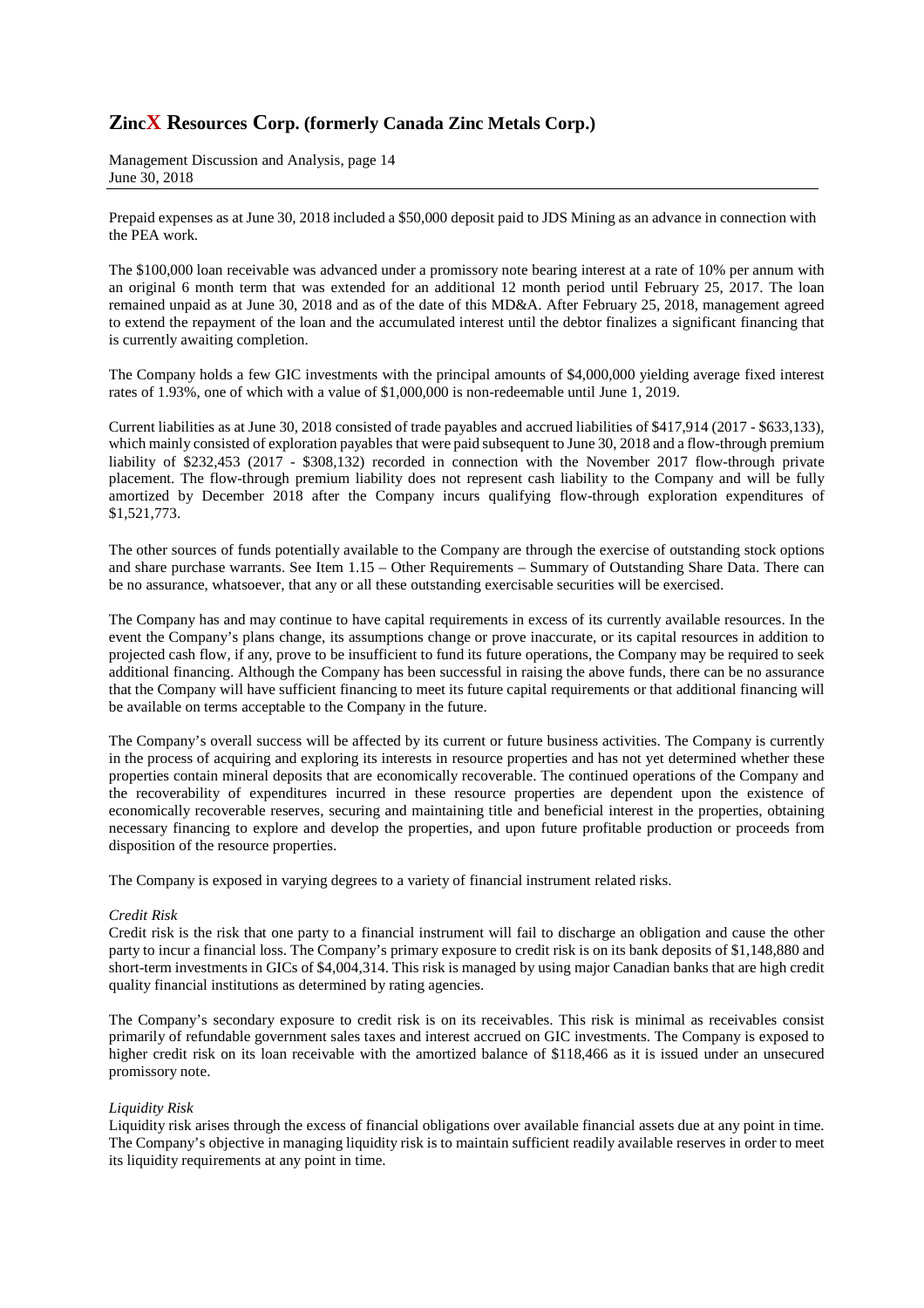Management Discussion and Analysis, page 15 June 30, 2018

The Company achieves this by maintaining sufficient cash and cash equivalents. As at June 30, 2018, the Company was holding cash deposits of \$1,148,880 to settle current cash liabilities of \$417,914. Management believes it has sufficient funds to meet its current obligations as they become due and to fund its exploration projects and administrative costs.

### *Market risk*

Market risk is the risk of loss that may arise from changes in market factors such as interest rates, foreign exchange rates, and commodity and equity prices. These fluctuations may be significant and the Company, has exposure to these risks.

#### *Interest Rate Risk*

The Company is exposed to interest rate risk as its bank treasury account and other assets earn interest income at variable rates. The effect of a 10% fluctuation in interest rates may result in an increase or decrease in net loss of \$1,148.

#### *Currency Risk*

The Company operates in Canada and is therefore not exposed to significant foreign exchange risk arising from transactions denominated in a foreign currency.

#### *Price risk*

The Company is exposed to price risk with respect to commodity and equity prices. Equity price risk is defined as the potential adverse impact on the Company's earnings due to movements in individual equity prices or general movements in the level of the stock market. Commodity price risk is defined as the potential adverse impact on earnings and economic value due to commodity price movements and volatilities. The Company closely monitors certain commodity prices, individual equity movements, and the stock market to determine the appropriate course of action to be taken by the Company.

The Company also maintains investments in certain marketable securities. There can be no assurance that the Company can exit these positions if required, resulting in proceeds approximating the carrying value of these securities.

## **1.8 Off-Balance Sheet Arrangements**

The Company does not utilize off-balance sheet arrangements.

## **1.9 Transactions with Related Parties**

Key management personnel includes persons having the authority and responsibility for planning, directing, and controlling the activities of the Company as a whole. Key management personnel comprise of the directors of the Company, executive and non-executive, and Vice President of Exploration.

The remuneration of the key management personnel during the years ended June 30, 2018 and 2017 were as follows:

|                                         | 2018          | 2017          |
|-----------------------------------------|---------------|---------------|
| Bonuses (iii)                           | \$<br>42,084  | \$<br>128,429 |
| Consulting fees (iv)                    | 15,000        | 15,000        |
| Directors fees (ii)                     | 40,000        | 40,000        |
| Exploration and evaluation expenditures |               |               |
| $(geological$ consulting) $(v)$         | 150,000       | 150,000       |
| Management fees (i)                     | 354,000       | 354,000       |
| Other employment benefits (vii)         | 29,335        | 27,917        |
| Share-based compensation (vi)           | 3,130         | 281,758       |
| Total                                   | \$<br>633,549 | \$<br>997,104 |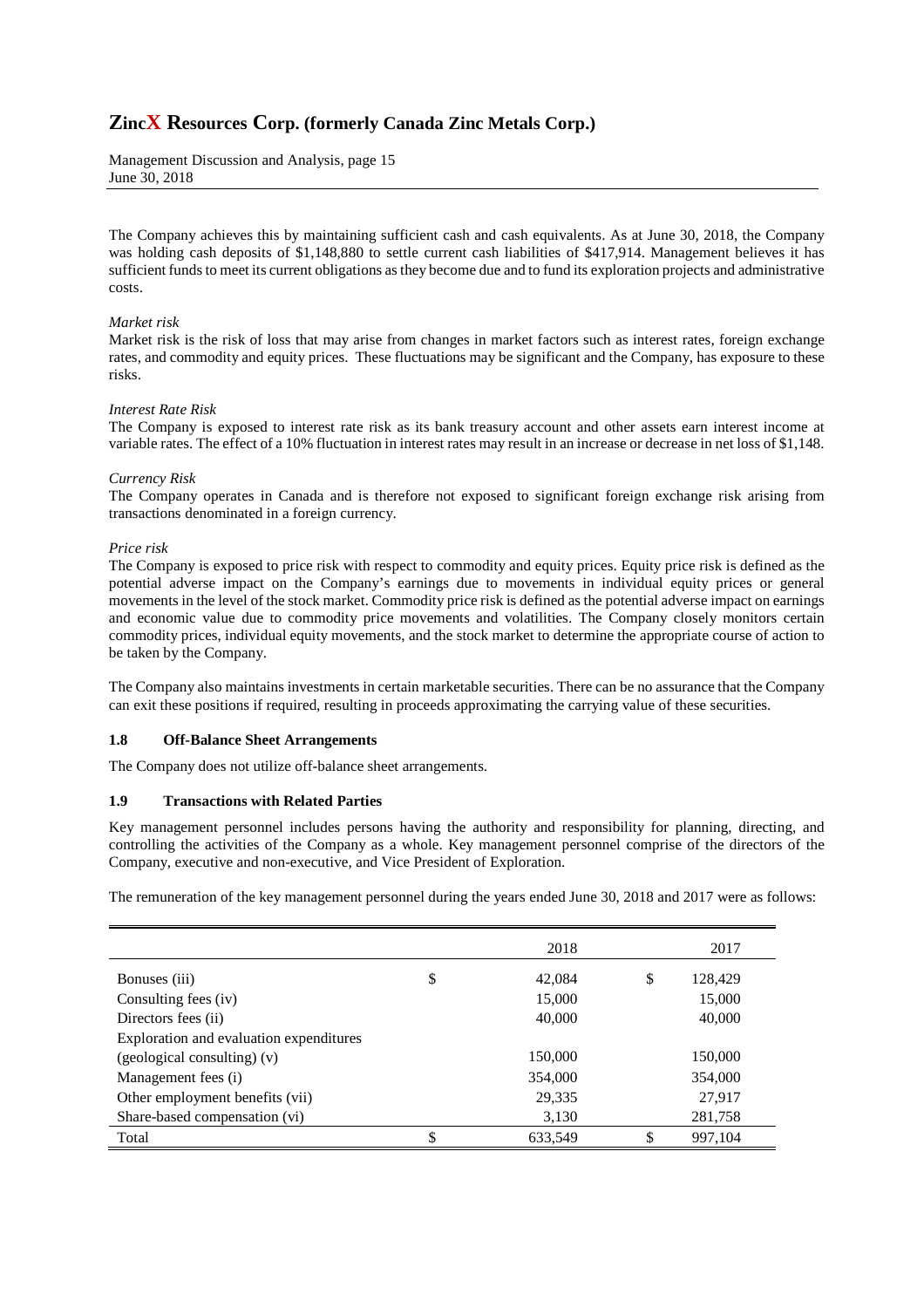Management Discussion and Analysis, page 16 June 30, 2018

Transactions with key management and other related party transactions:

(i) Pursuant to a management and administrative services agreement amended effective July 1, 2011 and May 1, 2014 with Varshney Capital Corp. ("VCC"), "), a company with two common directors, Peeyush Varshney and Praveen Varshney, the Company agreed to pay monthly management and administrative fees of \$29,500 and \$5,000, respectively.

During the year ended June 30, 2018, the Company paid  $$354,000 (2017 - $354,000)$  for management fees and  $$60,000 (2017 - $60,000)$  for administrative fees to VCC;

- (ii) the Company paid \$40,000 (2017 \$40,000) in directors' fees to four directors of the Company John Thomas, Marco Strub, Peeyush Varshney and Praveen Varshney;
- (iii) the Company paid bonuses of  $$42,084$  (2017 \$128,429) to VCC;
- (iv) the Company paid \$15,000 (2017 \$15,000) for consulting fees to Sircon AG, a company controlled by Marco Strub, a director of the Company ;
- (v) the Company paid or accrued exploration and evaluation costs of \$150,000 (2017 \$150,000) for geological consulting fees to Ridgeview Resources Ltd., a company controlled by Ken MacDonald, VP of Exploration of the Company, of which \$115,750 (2017 - \$59,375) was capitalized as exploration and evaluation costs and \$34,250 (2017 - \$90,625) was expensed as consulting fees;
- (vi) share-based compensation is the fair value of share options that have been granted to directors and executive officers and the related compensation expense recognized over the vesting periods; and
- (vii) other employment benefits included life insurance and health benefits for the CEO and health benefits for the CFO of the Company.

## **1.10 Fourth Quarter and Subsequent Events**

During the fourth quarter ended June 30, 2018, the Company:

- commenced the 2018 diamond drilling program on its Akie Project, which was completed in September 2018;
- completed the PEA for its Cardiac Creek deposit; and
- accrued \$40,000 for the fiscal 2018 year-end audit.

Subsequent to the year ended June 30, 2018:

- the Company received TSX-V approval for its new NCIB application to purchase at market price up to 8,287,534 common shares, being approximately 5% of the Company's issued and outstanding common shares, through the facilities of the TSX-V. The bid commenced on August 1, 2018 and will stay open for another 12 months;
- the Company cancelled and returned to its treasury 781,500 common shares of the Company that were repurchased under the NCIB prior to June 30, 2018. After the cancellation, the Company has 165,750,683 common shares issued and outstanding;
- 142,500 stock options were exercised at a price of \$0.25 per share by employees and a consultant of the Company for total proceeds of \$36,025;
- 220,000 share purchase warrants issued to the agents under the December 2016 private placement were exercised at a price of \$0.55 per share for total proceeds of \$121,000;
- the Company granted 860,000 incentive stock options to employees and consultants of the Company exercisable at a price of \$0.33 per share for a period of 8 years with no vesting terms; and
- the Company also granted 240,000 stock options to marketing and business development consultants exercisable at \$0.39 per share for a two year period. These options will vest and become exercisable in four equal installments every three months commencing on October 3, 2018.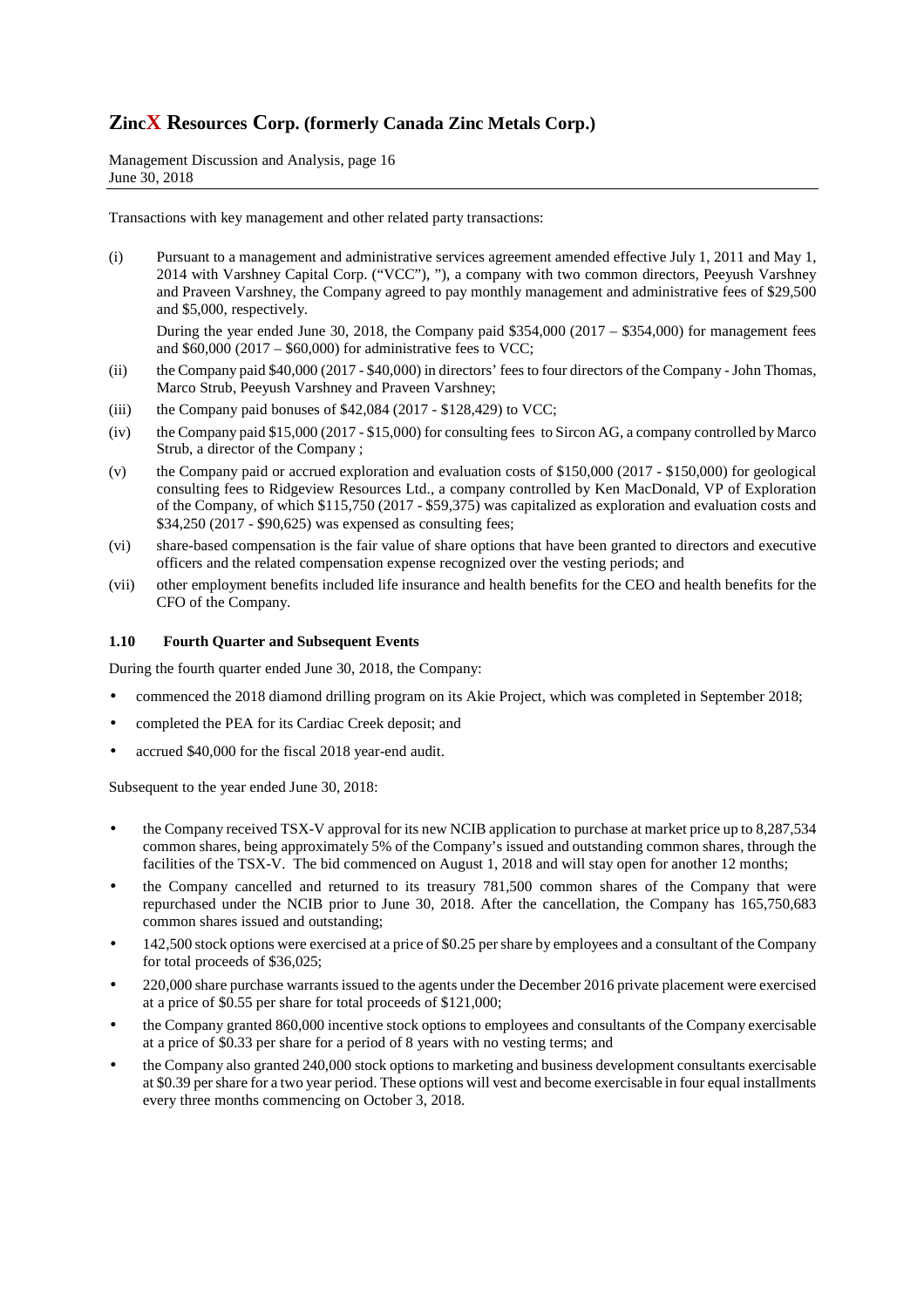Management Discussion and Analysis, page 17 June 30, 2018

### **1.11 Proposed Transactions**

The Company does not have any proposed transactions as at June 30, 2018 other than as disclosed elsewhere in this document.

### **1.12 Critical Accounting Estimates**

Not applicable to venture issuers.

#### **1.13 Changes in Accounting Policies including Initial Adoption**

The financial information presented in this MD&A has been prepared in accordance with International Financial Reporting Standards. Our significant accounting policies are set out in Note 2 of the audited consolidated financial statements of the Company for the year ended June 30, 2018.

#### *New standards and interpretations*

Certain accounting standards or amendments to existing IFRS standards were effective as of June 1, 2017 and have been adopted by the Company. There was no impact on the financial statements as a result of the adoption of these standards, amendments and interpretations.

#### *New standards and interpretations not yet adopted*

## *IFRS 9 - Financial Instruments ("IFRS 9")*

As at July 1, 2018, the Company adopted all of the requirements of IFRS 9, which replaced IAS 39 Financial Instruments: Recognition and Measurement ("IAS 39"). IFRS 9 utilizes a revised model for recognition and measurement of financial instruments and a single, forward-looking "expected loss" impairment model. As most of the requirements in IAS 39 for classification and measurement of financial liabilities were carried forward in IFRS 9, so the Company's accounting policy with respect to financial liabilities is unchanged.

As a result of the adoption of IFRS 9, the Company classifies its financial instruments in the following categories: at fair value through profit and loss ("FVTPL"), at fair value through other comprehensive income ("FVTOCI") or at amortized cost. The Company determines the classification of financial assets at initial recognition. The classification of debt instruments is driven by the Company's business model for managing the financial assets and their contractual cash flow characteristics. Equity instruments that are held for trading (including all equity derivative instruments) are classified as FVTPL. For other equity instruments, on the day of acquisition the Company can make an irrevocable election (on an instrument-by-instrument basis) to designate them as at FVTOCI. Financial liabilities are measured at amortized cost, unless they are required to be measured at FVTPL (such as instruments held for trading or derivatives) or the Company has opted to measure them at FVTPL. The Company completed a detailed assessment of its financial assets and liabilities as at July 1, 2018.

The main area of change is the accounting for marketable securities previously classified as available for sale. Upon the adoption of IFRS 9, the Company made an irrevocable election to classify marketable securities as fair value through profit and loss.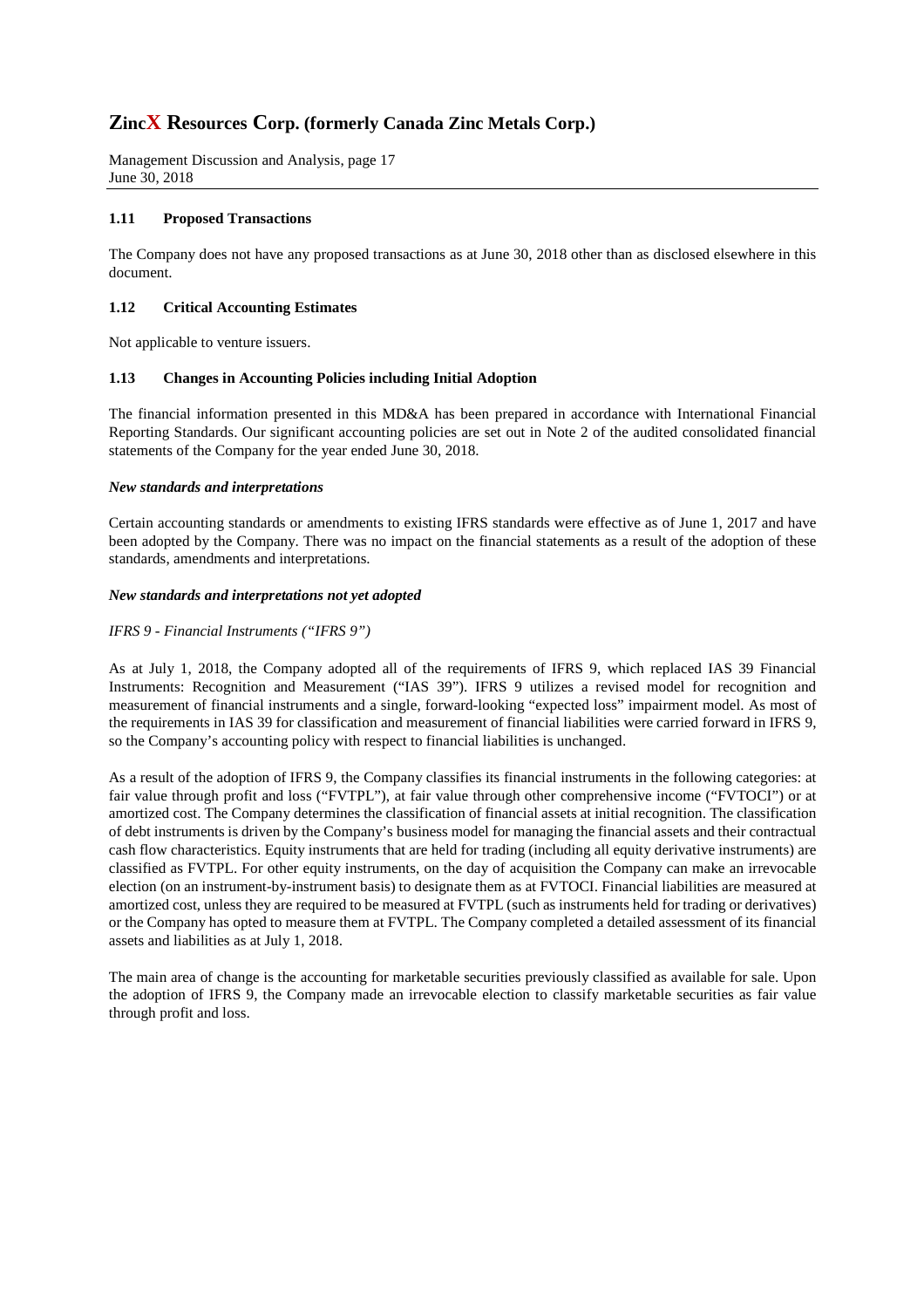Management Discussion and Analysis, page 18 June 30, 2018

The following table shows the original classification under IAS 39 and the new classification under IFRS 9:

|                              | Original classification | New classification |
|------------------------------|-------------------------|--------------------|
|                              | <i>IAS</i> 39           | IFRS 9             |
| <b>Financial assets</b>      |                         |                    |
| Cash                         | <b>FVTPL</b>            | <b>FVTPL</b>       |
| Receivables                  | Amortized cost          | Amortized cost     |
| Loan receivable              | Amortized cost          | Amortized cost     |
| Marketable securities        | Available for sale      | <b>FVTPL</b>       |
| Investment                   | <b>FVTPL</b>            | <b>FVTPL</b>       |
| <b>Financial liabilities</b> |                         |                    |
| Trade payables and accrued   | Amortised cost          | Amortised cost     |
| liabilities                  |                         |                    |

### *IFRS 15 – Revenue from Contracts with Customers ("IFRS 15")*

On July 1, 2018, the Company adopted IFRS 15, which supersedes IAS 18 – Revenue ("IAS 18"). IFRS 15 establishes a single five-step model framework for determining the nature, amount, timing and uncertainty of revenue and cash flows arising from a contract with a customer. The standard is effective for annual periods beginning on or after January 1, 2018.

The Company is a junior mining exploration company and it currently does not generate any revenue from contracts with customers. Therefore, the adoption of this standard did not have any significant impact on the Company's consolidated financial statements.

## *IFRS 16 – Leases ("IFRS 16")*

IFRS 16, Leases, new standard contains a single lessee accounting model, eliminating the distinction between operating and financing leases from the perspective of the lessee. The accounting requirements from the perspective of the lessor remains largely in line with previous IAS 17 requirements, effective for annual reporting periods beginning on or after January 1, 2019.

*IFRIC 23 Uncertainty over Income Tax Treatments ("IFRIC 23")* 

IFRIC 23 clarifies the accounting for income tax treatments and is applicable for annual periods beginning on or after January 1, 2019.

Other accounting standards or amendments to existing accounting standards that have been issued but have future effective dates are either not applicable or are not expected to have a significant impact on the Company's financial statements.